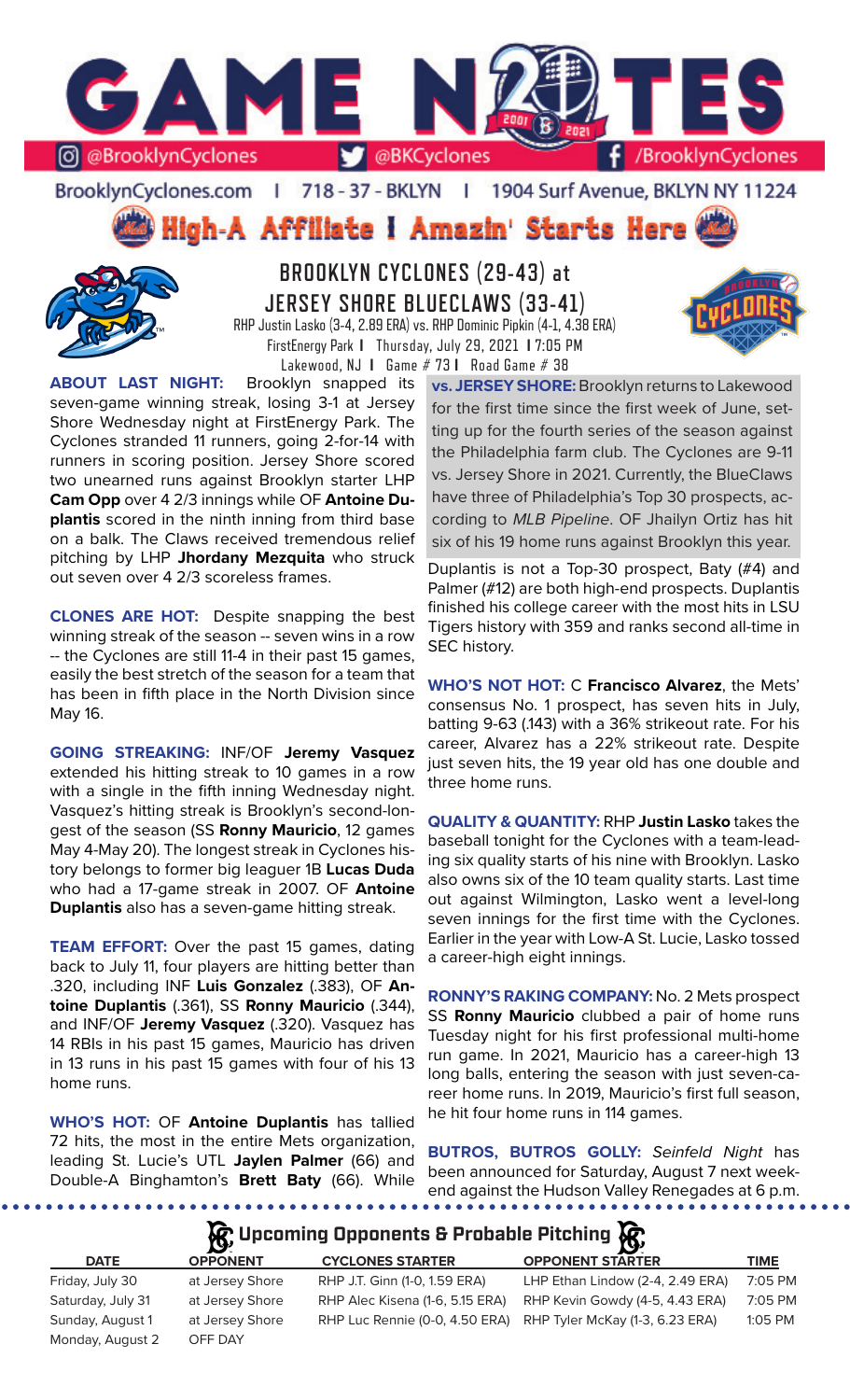### **JULY 29 AT JERSEY SHORE STARTING PITCHER PAGE 2**



**LAST TIME OUT:** Lasko went seven innings with Brooklyn for the first time, his longest start since eight innings with St. Lucie on May 26 before his promotion to Brooklyn.

**AGAINST THE CLAWS:** Lasko has made three High-A starts against Jersey Shore, including his debut at this level on June 2 at FirstEnergy Park. He's allowed seven earned runs over 17 innings (a 3.71 ERA).

**QUALITY AND QUANTITY:** Lasko owns six quality starts for Brooklyn, becoming the first arm to accomplish the feat on June 15 in Wilmington.

**LASTING START:** Lasko turned in an eight-inning, eight-strikeout performance against Daytona on May 26 for St. Lucie. It was the longest outing of his professional career.

**NEW MAN:** Lasko broke camp with St. Lucie as a starter/ piggybacker. The righty pitched 23 innings and posted 25 strikeouts with a 1.96 ERA. He allowed four walks and two home runs with an opponents average of .185.

**2019:** Lasko pitched 10 times for Brooklyn, posting a 1.43 earned run average in all relief appearances. He was called up to Low-A Columbia and made 11 appearances (one start), posting a 2.57 ERA.

**MADDUX MAN:** Lasko, during his time with UMass, pitched a "Maddux" on April 12, 2019, earning a complete-game shutout while throwing just 96 pitches against George Washington.

**COLLEGE:** The UMass product pitched for four seasons with the Minutemen before earning a senior season draft selection by the Mets. In his final campaign, he led the Atlantic 10 Conference in innings (88.1), complete games (4), and shutouts (2). He was also ranked fifth with 82 strikeouts.

| <b>OPP</b> | <b>DEC</b> | IP  | н              | R              | ER             | BB                   | κ                                             | <b>HR</b>      | <b>AVG</b> |
|------------|------------|-----|----------------|----------------|----------------|----------------------|-----------------------------------------------|----------------|------------|
| <b>WIL</b> | W          | 7.0 | 2              | 0              | O              | $\overline{2}$       | 8                                             | 0              | .207       |
| JS         | W          | 6.0 | 3              | 0              | O              | 0                    | 8                                             | 0              | .223       |
| @ HV       | L          | 5.1 | 5              | 5              | 5              |                      | 6                                             | 3              | .234       |
| @ ABD      |            | 6.0 | 4              | 0              | O              | $\overline{2}$       | 5                                             | $\Omega$       | .234       |
| <b>JS</b>  | т          | 6.0 | 8              | 3              | 3              | 0                    | 6                                             | $\Omega$       | .240       |
| @ WIL      | W          | 6.0 | 6              |                | 1              | $\overline{2}$       | 4                                             | $\Omega$       | .213       |
| @ WIL      |            | 6.0 | 3              |                |                | 0                    | 4                                             | 0              | .193       |
| vs. HV     | L          | 5.2 | 4              | 3              | 3              | 1                    | 8                                             | $\overline{2}$ | .216       |
| $@$ JS     | L          | 5.0 | 4              | 4              | 4              | 1                    | 3                                             | 1              | .235       |
|            |            |     |                |                |                |                      |                                               |                |            |
| vs. DBT    |            | 8.0 | 5              |                |                | $\Omega$             | 8                                             | 1              | .185       |
| @PMB       | W          | 5.0 | $\overline{2}$ | $\Omega$       | O              | $\overline{2}$       | 6                                             | $\Omega$       | .189       |
| @DBT       |            | 6.0 | 5              | 2              | $\overline{2}$ | 1                    | 4                                             | 0              | .216       |
| vs. JUP    | W          | 4.0 | 3              | $\overline{2}$ | $\overline{2}$ |                      | 7                                             | 1              | .200       |
|            |            |     |                |                |                | Low-A St. Lucie Mets | 2021 GAME-BY-GAME<br>High-A Brooklyn Cyclones |                |            |

| K%                          | BB%                                    | <b>HR/9</b>                   |
|-----------------------------|----------------------------------------|-------------------------------|
| 26%                         | 4.5%                                   | 1.02                          |
| <b>BABIP</b>                | GB%                                    | FIP                           |
| .250                        | 56.9%                                  | 3.78                          |
|                             | <b>LASKO'S SEASON AND CAREER HIGHS</b> |                               |
|                             |                                        |                               |
| 2021 Season                 |                                        | Career                        |
| 8 (4x, 7/22 vs. Wilmington) | <b>Strikeouts</b>                      | 8 (4x, 7/22 vs. Wilmington)   |
| None                        | <b>Double Digit K Games</b>            | None                          |
| 5 (2x, 5/20 at Palm Beach)  | <b>High Hits, Game</b>                 | 5 (5/20/21 at Palm Beach)     |
| 3 (7/10 at Hudson Valley)   | High HR, Game                          | 3 (7/10/21 at Hudson Valley)  |
| 4 (6/2/21 @ Jersey Shore)   | <b>High Runs, Game</b>                 | 4 (6/2/21 @ Jersey Shore)     |
| 2 (5/29 at Palm Beach)      | <b>High Walks, Game</b>                | 2 (3x, 5/29/21 at Palm Beach) |
| 8.0 (5/26 vs. Daytona)      | <b>Innings Pitched, Game</b>           | 8.0 (5/26/21 vs. Daytona)     |

None **Shutouts** None

|                   |    | <b>CATCHER ERA</b> |                                     |                                                       |
|-------------------|----|--------------------|-------------------------------------|-------------------------------------------------------|
| <b>NAME</b>       | G  | ER                 | <b>INN</b>                          | <b>ERA</b>                                            |
| Alvarez           | 25 | 121                | 182                                 | 5.98                                                  |
| Gaddis            | 3  | 5                  | 26                                  | 1.73                                                  |
| Mena              | 13 | 41                 | 101                                 | 3.65                                                  |
| Senger            | 9  | 44                 | 81                                  | 4.89                                                  |
| Uriarte           | 21 | 82                 | 159.1                               | 4.63                                                  |
|                   |    |                    | CYCLONES STARTING PITCHER BREAKDOWN |                                                       |
| <b>STARTER</b>    |    |                    |                                     | <b>GS Quality StartsRun SupportRS/Start BC Record</b> |
| <b>Butto</b> Jose | 10 |                    | 41                                  | $4-6$<br>41                                           |

| $\sim$ . And the set |    |          | os waanty startsitun sapportits/start DC hecord |     |         |  |
|----------------------|----|----------|-------------------------------------------------|-----|---------|--|
| Butto, Jose          | 10 |          | 41                                              | 4.1 | $4-6$   |  |
| Ginn, J.T.           |    | O        | 5                                               | 5.0 | $1 - 0$ |  |
| Grey, Connor         |    |          | 21                                              | 5.2 | $3-1$   |  |
| Griffin, David       |    | 0        | 8                                               | 8.0 | $O-1$   |  |
| Kisena, Alec         | 12 | $\Omega$ | 57                                              | 4.8 | $4 - 8$ |  |
| Lasko, Justin        | 9  | 6        | 38                                              | 4.2 | $3-6$   |  |
| Opp, Cam             | 10 |          | 30                                              | 3.0 | $3-7$   |  |
| Parsons, Hunter      |    | O        | 5                                               | 5.0 | $1 - 0$ |  |
| Rennie, Luc          |    | 0        | 5                                               | 5.0 | $1 - 0$ |  |
| Rojas, Oscar         |    | $\Omega$ | 21                                              | 5.3 | $1-3$   |  |
| Vilera, Jaison       | 13 | $\Omega$ | 64                                              | 4.9 | $4-9$   |  |
| Walker, Josh         | 4  |          | 27                                              | 6.8 | $3-1$   |  |
|                      |    |          |                                                 |     |         |  |

| BROOKLYN CYCLONES PITCHING BREAKDOWN |                          |     |      |  |  |  |  |  |                |                                                   |                                              |     |      |  |  |  |                     |
|--------------------------------------|--------------------------|-----|------|--|--|--|--|--|----------------|---------------------------------------------------|----------------------------------------------|-----|------|--|--|--|---------------------|
|                                      | W-L                      | ERA | IPHR |  |  |  |  |  | ER BB K HR AVG |                                                   | W-L                                          | ERA | IPHR |  |  |  | ER BB K HR AVG      |
| <b>STARTERS</b>                      | 13-29 5.11 329.2 319 211 |     |      |  |  |  |  |  |                | 187 114 334 52 .251 HOME                          | 17-18 3.79 309.0 244 149                     |     |      |  |  |  | 130 133 322 25 .217 |
| <b>RELIEVERS</b>                     |                          |     |      |  |  |  |  |  |                | 16-14 3.87 279.1 229 147 120 156 310 18 .222 ROAD | 12-25 5.31 300.0 304 209 177 137 322 45 .258 |     |      |  |  |  |                     |
| <b>TOTAL</b>                         |                          |     |      |  |  |  |  |  |                | 29-43 4.46 609.0548 358 302 270 644 70 .238 TOTAL | 29-42 4.51 601.0 539 355 301 268 631 69 .237 |     |      |  |  |  |                     |

### **BULLPEN NOTES**

-RHP Brian Metoyer leads the team with a 2.90 FIP, while his 34.2% strikeout rate ranks second behind Willy Taveras.

-RHP Bryce Montes de Oca owns the lowest BABIP on the team (.229)

-RHP Willy Taveras has fanned 35% of batters to lead the squad and his 5% walk rate is best in the bullpen...Taveras' 35.7% strikeout rate, split between Low-A St. Lucie and High-A Brooklyn ranks second in the Mets system among qualified arms, behind Tylor Megill's 36% K rate.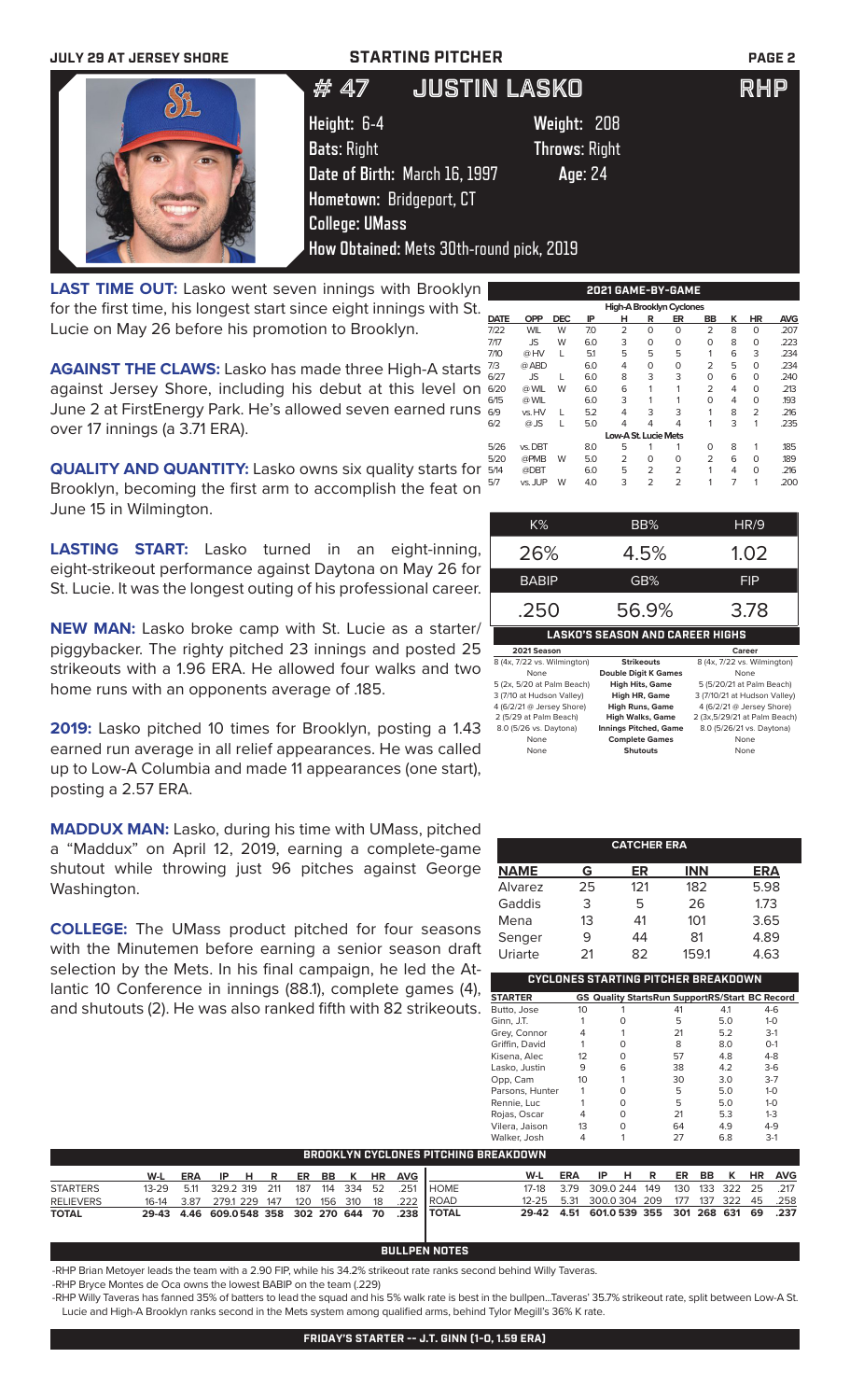| <b>JULY 29 AT JERSEY SHORE</b>                                           |                                                                                                                                              | <b>BATTING PAGES</b>                                                                                                                                                                                                                                                                                                                                                                                                                                               | <b>PAGE 3</b>                                                                                                                                                           |  |  |  |  |
|--------------------------------------------------------------------------|----------------------------------------------------------------------------------------------------------------------------------------------|--------------------------------------------------------------------------------------------------------------------------------------------------------------------------------------------------------------------------------------------------------------------------------------------------------------------------------------------------------------------------------------------------------------------------------------------------------------------|-------------------------------------------------------------------------------------------------------------------------------------------------------------------------|--|--|--|--|
| #30 FRANCISCO ALVAREZ - C                                                |                                                                                                                                              | .224, 9 HR, 29 RBI, .351 wOBA, wRC+ 117                                                                                                                                                                                                                                                                                                                                                                                                                            |                                                                                                                                                                         |  |  |  |  |
| Last Game: DNP<br><b>RISP:</b> 13-50 (.260)<br><b>Streak: 2 G (3-9)</b>  | Home: 13-79 (.165)<br><b>Road: 21-73 (.288)</b><br>vs. JS: 13-54 (.241)                                                                      | <b>Last HR:</b> 7/21 vs. Wilmington<br>Multi-Hit Games: 7 (7/27 at Jersey Shore)<br><b>Multi-RBI Games:</b> 8 (7/27 at Jersey Shore)                                                                                                                                                                                                                                                                                                                               | Season High, Hits: 3 (6/6 at JS)<br>Season High, Runs: 3 (3x, 7/6 at HV)<br><b>Season High, RBI: 4 (6/6 at JS)</b><br><b>Season High, SB:</b> 1 (2x, 7/22 vs. WIL)      |  |  |  |  |
|                                                                          | No. 38 prospect in the game according to MLB Pipeline<br>• Non-roster invitee to Mets Spring TrainingSigned with NYM as NDFA on July 2, 2018 | Fiters his fourth year in the Mets organizationCalled up from Low-A St. Lucie on Monday, May 2419 years old, turning 20 on November 19<br>• Ranks as the No. 1 prospect in the Mets system according to both MLB Pipeline and Baseball AmericaRanked as No. 4 catching prospect in baseball and the<br>• Hit .417 (20-48) with five doubles, two home runs, and 12 RBIs in 15 games with St. LucieStruck out seven times and walked 15went 2-for-4 in stolen bases |                                                                                                                                                                         |  |  |  |  |
| #9<br>ZACH ASHFORD - OF                                                  |                                                                                                                                              |                                                                                                                                                                                                                                                                                                                                                                                                                                                                    | .231, 1 HR, 12 RBI, .281 wOBA, wRC+ 73                                                                                                                                  |  |  |  |  |
| Last Game: DNP<br><b>RISP:</b> 11-34 (.324)<br><b>Streak:</b> 5 G (8-21) | Home: 15-64 (.234)<br><b>Road: 12-53 (.226)</b><br>vs. JS: 6-37 (.162)                                                                       | Last HR: 5/23 vs. Hudson Valley<br><b>Multi-Hit Games:</b> 5 (7/27 at Jersey Shore)<br>Multi-RBI Games: 3 (7/24 vs. Wilmington)                                                                                                                                                                                                                                                                                                                                    | <b>Season High, Hits: 2 (5x, 7/27 at JS)</b><br>Season High, Runs: 2 (6/6 at JS)<br><b>Season High, RBI: 2 (3x, 7/24 vs. WIL)</b><br>Season High, SB: 1 (3x, 7/7 at HV) |  |  |  |  |
|                                                                          | • Drafted by the Mets out of Fresno State in the 6th round of the 2019 MLB Draft                                                             | Enters his third year in the Mets organizationCalled up from Low-A St. Lucie on Saturday, May 22<br>• Hit .340 (17-50) in 14 games with the St. Lucie Mets in 2021, collecting three doubles and six walks with a stolen base<br>• Spent his first few games as a pro with Brooklyn in 2019, hitting 136 in 16 games before being sent to the GCL Mets (37 G, .295/2/23/.413)                                                                                      |                                                                                                                                                                         |  |  |  |  |

| # 11 $\,$ CODY BOHANEK - INF $\,$ |                            |                                                   | .191. 4 HR. 15 RBI. .308 WOBA. WRC+ 90                                                    |
|-----------------------------------|----------------------------|---------------------------------------------------|-------------------------------------------------------------------------------------------|
| <b>Last Game: DNP</b>             | <b>Home: 12-59 (.203)</b>  | <b>Last HR:</b> 7/22 vs. Wilmington               | <b>Season High, Hits: 3 (5/5 at Asheville)</b>                                            |
| <b>RISP:</b> $3-32$ (.094)        | <b>Road: 13-79 (.165)</b>  | <b>Multi-Hit Games: 4 (6/27 vs. Jersey Shore)</b> | <b>Season High, Runs:</b> 2 (2x, 6/15 at Wil)                                             |
| Streak:                           | <b>vs. JS:</b> 9-34 (.265) | <b>Multi-RBI Games: 3 (7/15 vs. Jersey Shore)</b> | <b>Seaon High, RBI:</b> 2 (3x, 7/15 vs. JS)<br><b>Season High, SB:</b> 1(2x, 6/27 vs. JS) |

• Enters his third year in the Mets organization and his fifth as a professional...Traded from Houston to the Mets in January of 2019 along with 3B J.D. Davis in exchange for OF Ross Adolph, INF Luis Santana, and C Scott Manea

• Returns from Triple-A Syracuse 5/12-6/8 and 6/24: 21 G, ..179/.338/.268 with three doubles, a triple, and a home run with 11 walks

• Broke camp with Brooklyn: 5 G, .313/.500/.500 with a home run a two RBIs before the call up

• Originally drafted by Houston in the 30th round of the 2017 MLB Draft from the University of Illinois-Chicago

| # 8                           | ANTOINE DUPLANTIS - OF |                             |                                                   | .275, 5 HR, 22 RBI, .333 wOBA, wRC+ 106               |
|-------------------------------|------------------------|-----------------------------|---------------------------------------------------|-------------------------------------------------------|
| <b>Last Game: 1-4, 2B, SB</b> |                        | <b>Home: 27-114 (.237)</b>  | <b>Last HR:</b> 7/22 vs. Wilmington               | <b>Season High, Hits: 4 (2x, 7/22 vs. WIL)</b>        |
| <b>RISP:</b> 13-52 (.250)     |                        | <b>Road:</b> 45-144 (.313)  | <b>Multi-Hit Games: 20 (7/27 at Jersey Shore)</b> | <b>Season High, Runs: 4 (5/16 at Greenville)</b>      |
| <b>Streak:</b> 7 G (14-30)    |                        | <b>vs. JS:</b> 18-69 (.261) | <b>Multi-RBI Games:</b> 4 (7/22 vs. Wilmington)   | <b>Season High, RBI:</b> $3$ ( $2x$ , $7/22$ vs. WIL) |
|                               |                        |                             |                                                   | <b>Season High, SB:</b> 1 (3x, 7/2 at Aberdeen)       |

• Enters his third year in the Mets organization ...Spent his draft year with Brooklyn and scored the game-winning run against Lowell in the 2019 NYPL Championship • Recorded eight outfield assists in 47 games to lead Brooklyn in 2019 • Finished his LSU career with 359 hits, most in school history and second-most in SEC history behind fellow Mets MiLB outfielder Jake Mangum (383 hits)...Never

finished a season at LSU hitting lower than .316 • Mets 12th round pick, 2019...Also drafted in the 19th round by Cleveland in 2018...Brother Armond, holds the world record in the pole vault with a height of 6.18m.

| $#7$ EDGUARDO FERMIN - INF |                       |                                                  | .256, 2 HR, 6 RBI, .376 wOBA, wRC+ 133       |
|----------------------------|-----------------------|--------------------------------------------------|----------------------------------------------|
| <b>Last Game:</b> 1-5      | <b>Home: 7-31</b>     | <b>Last HR:</b> 7/27 at Jersey Shore             | <b>Season High, Hits: 2 (3x, 7/27 at JS)</b> |
| <b>RISP:</b> 3-9 (.333)    | <b>Road: 3-8</b>      | <b>Multi-Hit Games: 3 (7/27 at Jersey Shore)</b> | <b>Season High, Runs: 4 (7/27 at JS)</b>     |
| <b>Streak:</b> 5 G (7-20)  | $vs.$ JS: 6-25 (.240) | <b>Multi-RBI Games: 1(7/27 at Jersey Shore)</b>  | <b>Season High, RBI:</b> 5 (7/27 at JS)      |
|                            |                       |                                                  | <b>Season High, SB:</b> 1 (2x, 7/27 at JS)   |

• Enters his eighth year in the Mets organization...signed as international free agent on July 2, 2014 out of Puerto Ordaz, Venezuela

• Named after Mets legend, and former Brooklyn Cyclones manager Edgardo Alfonzo, and allegedly cried when he first met Fonzie.

• Comes to Brooklyn on 7/13 from Double-A Binghamton (played one game with no ABs)

• Played five games with Low-A St. Lucie and four games with the FCL Mets.

• Has played 314 games across all levels except for Triple-A...Played 23 games for the Cyclones in 2017.

| $# 7$ NIC GADDIS - C/3B           |                                 |                                                                                                                                                                   | .222. 1 HR. 2 RBI. .396 wOBA. wRC+ 145                                                                |
|-----------------------------------|---------------------------------|-------------------------------------------------------------------------------------------------------------------------------------------------------------------|-------------------------------------------------------------------------------------------------------|
| Last Game: 0-3. BB<br>$RISP: 2-5$ | <b>Home: 1-6</b><br>Road: $0-3$ | <b>Last HR:</b> 7/24 vs. Wilmington<br><b>Multi-Hit Games:</b>                                                                                                    | <b>Season High, Hits: 1(7/24 vs. Wilmington)</b><br><b>Season High, Runs: 1 (7/24 vs. Wilmington)</b> |
| Streak:                           | $vs.$ JS: 0-3                   | <b>Multi-RBI Games:</b> 1(7/24 vs. Wilmington)                                                                                                                    | Season High, RBI: 2 (7/24 vs. Wilmington)<br>Season High, SB:                                         |
|                                   |                                 | Fatago bio thigh conciled to a Mate aggregation. Denoised formal and Ct. Lucia agg Catmolers Interface Catmon Chiama material and the second in a stire link. Int |                                                                                                       |

• Enters his third year in the Mets organization...Received from Low-A St. Lucie on Saturday, July 17 when C Juan Uriarte was placed on the temp. inactive list • Hit .250 (20-80) with a .421 OBP in 25 games with St. Lucie, hitting three home runs (a career-high) from his two in 2019.

• Returns to Coney Island where he was a member of the 2019 Cyclones for 15 games before being transferred to the GCL Mets.

• Hit a combined .192 across 40 games in 2019 with Brooklyn and the GCL Mets

• Drafted by the Mets in the 16th round of the 2019 MLB Draft out of Jacksonville State...Hails from Trenton, GA.

|                            |                            | . Didited by the Mets in the Toth Found of the 2019 MED Didit out of JackSonville StateFlails home henton, GA |                                                |
|----------------------------|----------------------------|---------------------------------------------------------------------------------------------------------------|------------------------------------------------|
| $#$ 20 JDE GENORD - INF    |                            |                                                                                                               | .199. 7 HR. 20 RBI. .271 wOBA. wRC+ 67         |
| Last Game: 0-3. BB         | Home: 14-82 (.171)         | <b>Last HR:</b> 6/20 at Wilmington                                                                            | <b>Season High, Hits: 3 (2x, 5/19 vs. HV)</b>  |
| <b>RISP:</b> $7-48$ (.146) | <b>Road: 23-111 (.207)</b> | <b>Multi-Hit Games: 7 (7/17 vs. Jersey Shore)</b>                                                             | <b>Season High, Runs: 3 (2x, 5/19 vs. HV)</b>  |
| Streak:                    | vs. JS: 10-55 (.182)       | <b>Multi-RBI Games:</b> 3 (6/1 at Jersey Shore)                                                               | <b>Season High, RBI: 3 (5/8 at Asheville)</b>  |
|                            |                            |                                                                                                               | <b>Season High, SB: 1 (6/18 at Wilmington)</b> |

• Enters his third year in the Mets organization...Named to the NYPL All-Star team and won a league title with Brooklyn in 2019

• Led the Cyclones with nine home runs and 44 RBIs...Earned Player of the Week honors with the Cyclones during the week of July 7.

Two-time All-AAC honoree who led USF in home runs in each of his three seasons

Mets 9th round pick in 2019 out of South Florida

Also drafted by the Los Angeles Dodgers in the 19th round of the 2015 draft.

| # 10 LUIS GONZALEZ - INF   |                           |                                                  | .274. 3 HR. 8 RBI. .323 WOBA. wRC+ 100            |
|----------------------------|---------------------------|--------------------------------------------------|---------------------------------------------------|
| Last Game: 1-3, BB         | <b>Home:</b> 12-34 (.353) | <b>Last HR:</b> 7/27 at Jersey Shore             | <b>Season High, Hits: 4 (7/22 vs. Wilmington)</b> |
| <b>RISP:</b> 4-18 $(.222)$ | <b>Road: 8-39 (.205)</b>  | <b>Multi-Hit Games:</b> 5 (7/27 at Jersey Shore) | <b>Season High, Runs:</b> 3 (2x 7/22 vs. WIL)     |
| <b>Streak:</b> 3 G (6-13)  | $vs.$ JS: 5-22 (.227)     | <b>Multi-RBI Games:</b> 2 (7/27 at Jersey Shore) | <b>Season High, RBI:</b> 2 (2x, 7/27 at JS)       |
|                            |                           |                                                  | <b>Season High, SB:</b> 1(7/22 vs. WIL)           |

• Enters his first season in the Mets organization, signing a minor league deal with New York on May 30, 2021.

• Played three games with Low-A St. Lucie, going 3-12 with a double

• Spent seven seasons in the Cincinnati farm system, reaching as high as Triple-A Louisville in 2019.

• Career .253 hitter in 587 games and 2,151 at-bats with Cincinnati and New York farm systems. Signed with the Reds in September of 2012.

| 1# 22   COLE KLESZCZ - OF |                   |                         | .120. 0 HR. 1 RBI. .127 w0BA. wRC+ -25       |
|---------------------------|-------------------|-------------------------|----------------------------------------------|
| Last Game: 0-4            | <b>Home:</b> 3-21 | Last HR:                | <b>Season High, Hits: 1 (3x 7/18 vs. JS)</b> |
| $RISP: 0-8$               | Road: $0-4$       | <b>Multi-Hit Games:</b> | <b>Season High, Runs: 1(7/16 vs. JS)</b>     |
| Streak:                   | $vs.$ JS: 3-14    | <b>Multi-RBI Games:</b> | <b>Season High, RBI:</b> 1 (7/16 vs. JS)     |
|                           |                   |                         | Season High, SB:                             |

• Enters his third year in the Mets organization...received from Low-A St. Lucie on July 13 after playing 28 games with the St. Lucie Mets

• Posted a 111 wRC+ and 23% walk rate with Low-A, hitting .167 with a .387 OBP, two home runs, and 15 RBIs.

• Played 44 games in his first professional season with the Kingsport Mets with just a 5% walk rate

• Drafted by the Mets in the 33rd round in 2019 from Azusa Pacific University

• Hails from Valencia, CA...attended College of the Canyons (CA), UC Santa Barbara, and then Azusa Pacific University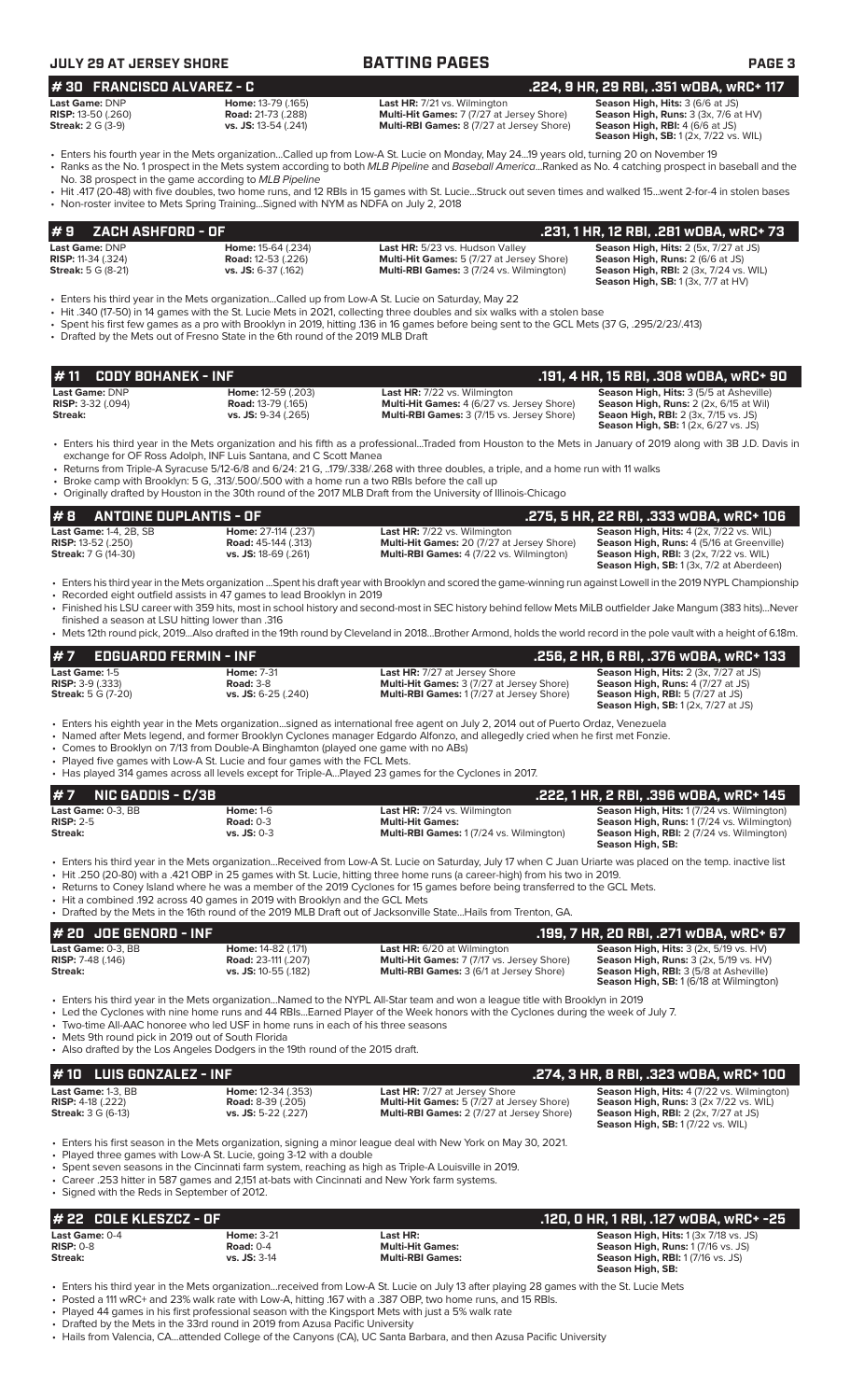## **JULY 29 AT JERSEY SHORE BATTING PAGES PAGE 4**

### **# 16 JOSE MENA - C .167, 1 HR, 4 RBI, .220 wOBA, wRC+ 34 Last Game:** DNP **Home:** 2-26 **Last HR: Season High, Hits:** 3 (6/20 at Wilmington) **RISP:** 3-18 (.167) **Road:** 6-26 **Multi-Hit Games:** 1 (6/20 at Wilmington) **Season High, Runs:** 2 (6/30 at ABD G2) **Streak:** 1 G (1-4) **vs. JS:** 3-19 (.158) **Multi-RBI Games: Season High, RBI:** 1 (4x, 6/23 vs. JS) **Season High, SB:**  Enters his sixth year in the Mets organization • Won a 2019 NYPL Championship with Brooklyn, posting his best offensive season as a professional, posting career highs in batting average, hits, home runs, RBIs, and runs • Has caught 81% of would-be base stealers (51 of 81) in his previous four seasons in the system. **# 2 RONNY MAURICIO - INF .246, 13 HR, 41 RBI, .320 wOBA, wRC+ 97 Last Game:** 1-5 **Home:** 22-113 (.195) **Last HR:** 7/27 at Jersey Shore **Season High, Hits:** 3 (4x, 6/17 atWilmington) **RISP:** 15-64 (.234) **Road:** 42-140 (.300) **Multi-Hit Games:** 17 (7/27 at Jersey Shore) **Season High, Runs:** 3 (7/27 at Jersey Shore) **Streak:** 3 G (4-14) **vs. JS:** 21-83 (.253) **Multi-RBI Games:** 12 (7/27 at Jersey Shore) Season High, RBI: 4 (2x, 5/16 at Greeville)<br>Season High, SB: 2 (6/27 vs. JS) • Enters his fifth year in the Mets organization...Rated as the No. 2 prospect in the Mets system and the No. 58 prospect in baseball according to *MLB Pipeline* • Non-roster invitee to Spring Training for the third consecutive season...Spent 2020 at the Mets Alternate Site and had one at-bat with the Tigres del Licey in the Dominican Winter League • Named a South Atlantic League mid-season All-Star with Columbia (A) in 2019 • Won the 2018 GCL Mets Sterling Award, given to the team's most valuable player...Signed with the Mets as a 16-year-old on July 2, 2017.

• Signed with the Mets on June 22, 2016 as international free agent.

| $# 4$ LT STRUBLE - OF      |                          |                                                   | .218. O HR. 3 RBI. .300 WOBA. WRC+ 85               |
|----------------------------|--------------------------|---------------------------------------------------|-----------------------------------------------------|
| Last Game: DNP             | <b>Home:</b> 8-27 (.296) | Last HR:                                          | <b>Season High, Hits: 2 (6/25 vs. JS)</b>           |
| <b>RISP:</b> $4-16$ (.250) | <b>Road:</b> 4-24 (.167) | <b>Multi-Hit Games: 1 (6/25 vs. Jersey Shore)</b> | <b>Season High, Runs:</b> $1(6x, 7/11$ at $HV$ )    |
| <b>Streak: 2 G (2-8)</b>   | $vs.$ JS: 5-17 (.294)    | <b>Multi-RBI Games: 2 (7/3 at Aberdeen)</b>       | <b>Season High, RBI:</b> $2$ ( $2x$ , $7/3$ at ABD) |
|                            |                          |                                                   | Season High, SB:                                    |

• Enters his third year in the Mets organization...Returned 6/8 from Triple-A Syracuse...went 1-2 with a walk in two games...received from Low-A St Lucie on 5/18.

Selected by the Mets in the 29th round in 2019 out of Felician College... Hails from Hammonton, NJ

| # 45 JOE SUOZZI - OF           |                     |                                                  | .241, 1 HR, 3 RBI, .366 wOBA, wRC+ 127   |
|--------------------------------|---------------------|--------------------------------------------------|------------------------------------------|
| <b>Last Game: 2-4, 3B</b>      | <b>Home: 4-22</b>   | <b>Last HR: 7/16 vs. Jersey Shore</b>            | <b>Season High, Hits: 2 (7/28 at JS)</b> |
| <b>RISP:</b> $3-13$ ( $.231$ ) | <b>Road: 3-7</b>    | <b>Multi-Hit Games: 1(7/28 at Jersey Shore)</b>  | <b>Season High, Runs: 2 (7/27 at JS)</b> |
| <b>Streak:</b> 4 G (5-15)      | vs. JS: 5-20 (.250) | <b>Multi-RBI Games: 1(7/16 vs. Jersey Shore)</b> | <b>Season High, RBI:</b> 2 (7/16 vs. JS) |
|                                |                     |                                                  | Season High, SB:                         |

• Enters his third year in the Mets organization...received from Low-A St. Lucie on July 13

• Hit .292 with a .372 on-base percentage in 30 games with the Mets...posted a wRC+112, hitting four doubles and two home runs

• Signed by the Mets on June 15, 2020 out of Boston College

• Attended Chaminade High School in Mineola, NY

7/7 Ronny Mauricio at Hudson Valley

7/11 Antoine Duplantis at Hudson Valley Antoine Duplantis at Hudson Valley Luis Gonzalez at Hudson Valley Jeremy Vasquez at Hudson Valley

7/9 Jeremy Vasquez at Hudson Valley 104.7 mph 23.4 396 ft. 7/10 Luis Gonzalez at Hudson Valley 104.8 mph

7/16 Joe Suozzi vs. Jersey Shore 97 mph 31.3 380 ft.

• His father, Tom Suozzi, is the former Nassau County Executive and current U.S. House of Representatives member of NY's 3rd district (Nassau, Suffolk, Queens)

| #12 JEREMY VASQUEZ - INF   |                           |                                                 | .279. 4 HR. 19 RBI. .374 wOBA. wRC+ 132                                                        |
|----------------------------|---------------------------|-------------------------------------------------|------------------------------------------------------------------------------------------------|
| Last Game: 1-4             | <b>Home: 14-48 (.292)</b> | <b>Last HR:</b> 7/27 at Jersey Shore            | Season High, Hits: 2 (4x, 7/24 vs. WIL)                                                        |
| <b>RISP:</b> $6-18$ (.333) | <b>Road: 9-35</b>         | <b>Multi-Hit Games:</b> 5 (7/24 vs. Wilmington) | Season High, Runs: 2 (7/24 vs. WIL)                                                            |
| <b>Streak: 10 (16-35)</b>  | vs. JS: 10-43 (.233)      | <b>Multi-RBI Games: 4 (7/24 vs. Wilmington)</b> | <b>Season High, RBI:</b> $3$ ( $2x$ 7/ $24$ vs. WIL)<br><b>Season High, SB: 1 (7/2 at ABD)</b> |

• Enters his fifth season in the Mets organization...Received from Double-A Binghamton on June 22

• Played 32 games with the RumblePonies this season, hitting .171 (18-105) with one double, one home run, and 11 RBIs.

• Played with Brooklyn in 2017, hitting .225 with one home run and eight RBIs in 31 games.

• Drafted by the Mets in the 28th round of the 2017 MLB Draft from Nova Southeastern in his home state of Florida...Is from Palm City, FL.

|             |                                   |                                              |                  |                   |                 |      | Hardest Hit Balls - 2021 (not all games listed- from available Trackman data) |                                  |             |                        |  |
|-------------|-----------------------------------|----------------------------------------------|------------------|-------------------|-----------------|------|-------------------------------------------------------------------------------|----------------------------------|-------------|------------------------|--|
| <b>Date</b> | Player                            | Upponent                                     | <b>Exit Velo</b> | Result            |                 | Date | Player                                                                        | Opponent                         | Exit Velo   | Result                 |  |
| 6/12        | <b>Francisco Alvarez</b>          | vs. Hudson Valley 112.5                      |                  | Double            |                 | 6/5  | <b>Francisco Alvarez</b>                                                      | at Jersey Shore                  | 108.7       | <b>Ground Ball Out</b> |  |
| 6/11        | <b>Brett Baty</b>                 | vs. Hudson Valley 111.2                      |                  | <b>Ground Out</b> |                 | 6/2  | <b>Francisco Alvarez</b>                                                      | at Jersey Shore                  | 108.7       | Single                 |  |
| 6/29        | Ronny Mauricio                    | at Aberdeen                                  | 110.4            | Single            |                 | 7/13 | Brett Baty                                                                    | at Hudson Valley                 | 108.7       | Single                 |  |
| 7/3         | Luis Gonzalez                     | at Aberdeen                                  | 109.9            | <b>Ground Out</b> |                 | 7/22 | Ronny Mauricio                                                                | vs. Wilmington                   | 108.1       | Home Run               |  |
| 6/1         | Adrian Hernandez                  | at Jersey Shore                              | 109.8            | Home Run          |                 | 6/16 | Ronny Mauricio                                                                | at Wilmington                    | 107.5       | Home Run               |  |
| 6/6         | Francisco Alvarez                 | at Jersev Shore                              | 109.7            | Single            |                 | 7/6  | Luke Ritter                                                                   | at Hudson Vallev                 | 107.2       | Home Run               |  |
| 6/1         | Ronny Mauricio                    | at Jersey Shore                              | 109.6            | Triple            |                 | 6/15 | Ronny Mauricio                                                                | at Wilmington                    | 107.2       | Single                 |  |
| 6/22        | <b>Brett Baty</b>                 | vs. Jersey Shore                             | 109.2            | Double            |                 | 6/9  | Brett Baty                                                                    | vs. Hudson ValleyG2 107.3        |             | Double                 |  |
| 6/15        | Francisco Alvarez                 | at Wilmington                                | 109.2            | Single            |                 | 5/23 | Hayden Senger                                                                 | vs. Hudson Valley                | 107         | Home Run               |  |
| 6/1         | Francisco Alvarez at Jersey Shore |                                              | 109.0            | Home Run          |                 | 5/29 | Ronny Mauricio                                                                | vs. Aberdeen                     | 107         | Line Drive Out         |  |
| 5/25        | Francisco Alvarez vs. Aberdeen    |                                              | 109              | Single            |                 | 6/6  | <b>Francisco Alvarez</b>                                                      | at Jersey Shore                  | 106.9       | Double                 |  |
|             |                                   |                                              |                  |                   |                 |      | <b>Recent Home Run Chart</b>                                                  |                                  |             |                        |  |
|             |                                   |                                              |                  |                   |                 |      |                                                                               |                                  |             |                        |  |
| Date        | Player                            | <b>Opponent</b>                              | <b>Exit Velo</b> | Launch Angle      | <b>Distance</b> | 7/18 | Ronny Mauricio                                                                | vs. Jersey Shore 101.8 mph       |             | 25.9                   |  |
| 7/6         |                                   | Francisco Alvarez at Hudson Valley 101.5 mph |                  | 28.8              | 400 ft.         | 7/20 |                                                                               | Francisco Alvarez vs. Wilmington | 107.7 mph   | 21.8                   |  |
|             | <b>Brett Baty</b>                 | at Hudson Valley 104.3 mph                   |                  | 28.1              | 400 ft.         | 7/21 |                                                                               | Francisco Alvarez vs. Wilmington | $101.6$ mph | 47                     |  |
|             | Luke Ritter                       | at Hudson Valley 107.2 mph                   |                  | 23.3              | 407 ft.         | 7/22 | Cody Bohanek                                                                  | vs. Wilmington                   | $99.5$ mph  | 24.4                   |  |

• With Brooklyn 5/19-5/23: 1-5...Went 6-21 (.286) with three RBIs and four walks in seven games with the St. Lucie Mets to begin the year

Played in the GCL in 2019, hitting .231 over 18 games during his draft year

Antoine Duplantis vs. Wilmington 97 mph 24.8 361 ft. Ronny Mauricio vs. Wilmington 108.1 mph 29.8 406 ft.

7/27 Jeremy Vasquez at Jersey Shore Edgardo Fermin at Jersey Shore Ronny Mauricio at Jersey Shore Luis Gonzalez at Jersey Shore Edgardo Fermin at Jersey Shore Ronny Mauricio at Jersey Shore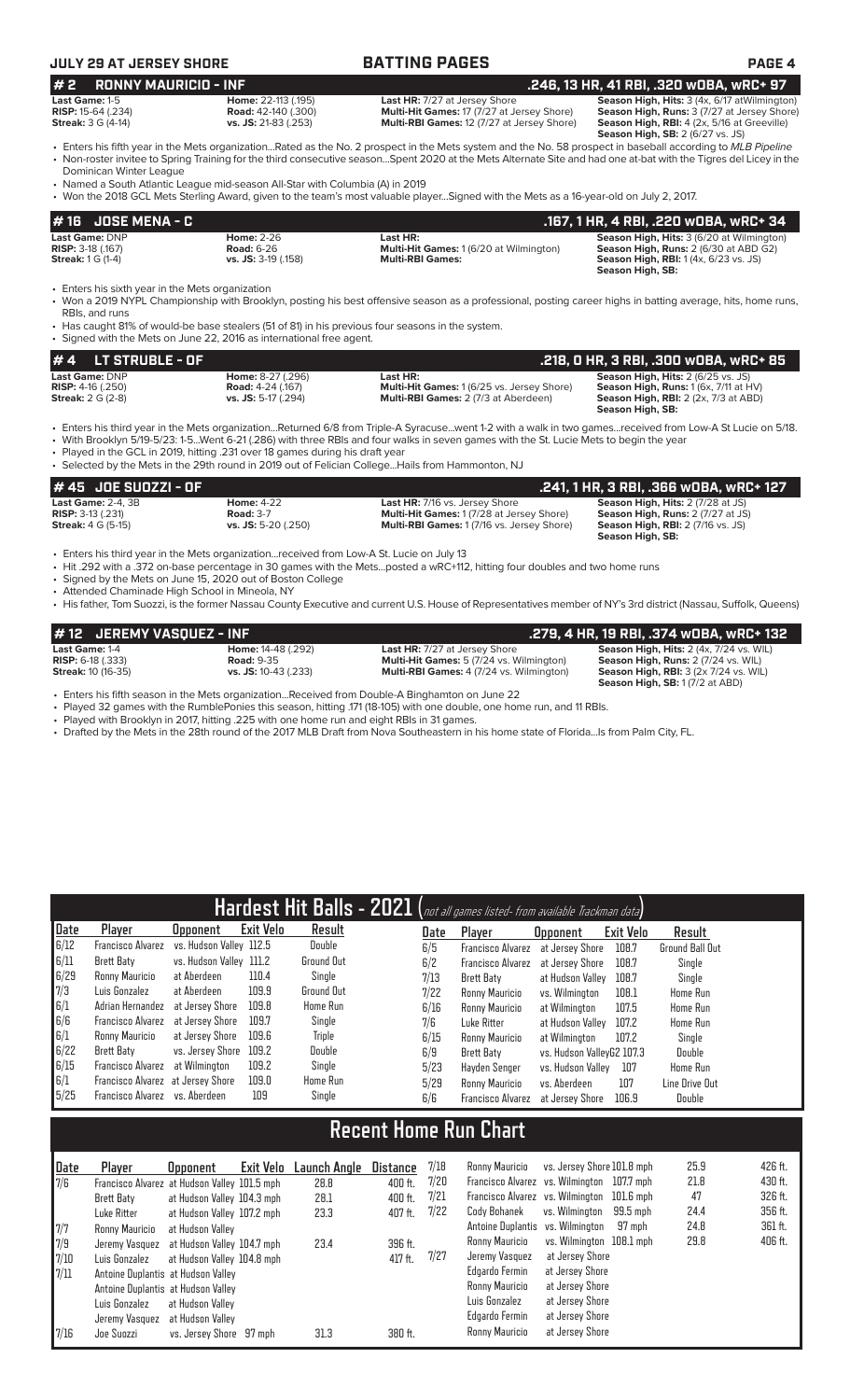| JULY 29 AT JERSEY SHORE                                                                                                                                                                                                                                                                                                                                                                                  | <b>BULLPEN PAGE</b>                                                                                                                                                                                      | <b>PAGE 5</b>                                                                                                                                                                                                                                                                                                                                                                                                                                                      |
|----------------------------------------------------------------------------------------------------------------------------------------------------------------------------------------------------------------------------------------------------------------------------------------------------------------------------------------------------------------------------------------------------------|----------------------------------------------------------------------------------------------------------------------------------------------------------------------------------------------------------|--------------------------------------------------------------------------------------------------------------------------------------------------------------------------------------------------------------------------------------------------------------------------------------------------------------------------------------------------------------------------------------------------------------------------------------------------------------------|
| #49<br><b>JOE CAVALLERO - RHP</b>                                                                                                                                                                                                                                                                                                                                                                        | 12.5 K%, O BB%, 4.50 ERA, 1 G                                                                                                                                                                            | <b>LAST FIVE APPEARANCES</b>                                                                                                                                                                                                                                                                                                                                                                                                                                       |
| Last App: 7/25<br>Last Loss:<br>Leadoff: 1-2<br><b>Inherited Runners/Stranded:</b>                                                                                                                                                                                                                                                                                                                       | SV/OP (Last):<br>Holds:                                                                                                                                                                                  | <b>JOE CAVALLERO</b><br>IP<br>Κ                                                                                                                                                                                                                                                                                                                                                                                                                                    |
| · Enters his fifth year in the Mets systemreceived from Low-A St. Lucie on Wednesday, July 21<br>• Made one appearance for the St. Lucie Mets on July 20, walking four in 12/3 innings<br>• Returns to the field in 2021 after Tommy John surgery<br>• Has made 34 starts in 66 professional appearances before 2021<br>• Drafted by the Mets in the 24th round of the 2017 MLB Draft from South Florida |                                                                                                                                                                                                          | DATE OPP<br><b>DEC</b><br>H<br>R ER<br>BB<br>HR<br>1.2<br>4<br>$\overline{4}$<br>$\circ$<br>7/20* vs. BRD<br>1<br>4<br>1<br>2.0<br>3<br>$\circ$<br>$\circ$<br>7/25<br>vs. WIL<br>1<br>1<br>$\mathbf{1}$                                                                                                                                                                                                                                                            |
|                                                                                                                                                                                                                                                                                                                                                                                                          |                                                                                                                                                                                                          | JOSH HEJKA<br><b>DEC</b><br>OPP<br>IP<br>н<br>R<br>ER<br>BB<br>К<br>HR<br>DATE                                                                                                                                                                                                                                                                                                                                                                                     |
| #46<br><b>JOSH HEJKA - RHP</b><br>Last App: 7/28 at JS<br><b>Last Loss:</b><br><b>Leadoff: 9-30</b><br>Inherited Runners/Stranded: 15/9<br>• Returns to Brooklyn after spending time with Binghamton (6/3-6/9) and Syracuse (6/10-6/18).                                                                                                                                                                 | 17.9 K%, 5.0 BB%, 2.67 ERA, 15 G<br><b>SV/OP (Last):</b> 1/1 (7/20 vs. WIL)<br>Holds: 2                                                                                                                  | vs. JS<br>2.0<br>$\mathbf{1}$<br>0<br>2<br>7/17<br>1<br>0<br>0<br>vs. WIL<br>S<br>0.1<br>$\circ$<br>0<br>$\circ$<br>$\mathbf{1}$<br>$\circ$<br>7/20<br>$\mathbf{1}$<br>$\overline{2}$<br>$\circ$<br>$\mathsf O$<br>$@$ BUF*<br>$\circ$<br>$\circ$<br>0<br>7/22<br>0.1<br>$\circ$<br>$\mathsf O$<br>2.0<br>0<br>$\circ$<br>$\mathbf{1}$<br>$\circ$<br>7/25<br>vs. ERI**<br>3<br>$\circ$<br>2.1<br>$\mathbf{1}$<br>$\mathbf{1}$<br>3<br>$\mathbf{1}$<br>7/29<br>@ JS |
| with the Cyclones and Kingsport Mets                                                                                                                                                                                                                                                                                                                                                                     | · Enters his third year in the Mets organizationWon a 2019 NYPL title with Brooklyn, splitting time<br>· Signed as a minor league free agent in mid-summer after pitching in six games with the Westside | *with Triple-A Syracuse<br>*with Double-A Binghamton<br><b>BRIAN METOYER</b>                                                                                                                                                                                                                                                                                                                                                                                       |
| Wolly Mammoths in the United Shore Baseball League                                                                                                                                                                                                                                                                                                                                                       |                                                                                                                                                                                                          | К<br>DATE OPP<br><b>DEC</b><br>IP<br>R<br>ER<br>BB<br>HR<br>н                                                                                                                                                                                                                                                                                                                                                                                                      |
| · Pitched all four years at Johns Hopkins, switching to submarine later in his career.<br>#5<br><b>BRIAN METOYER - RHP</b>                                                                                                                                                                                                                                                                               |                                                                                                                                                                                                          | 2<br>$\overline{2}$<br>$\circ$<br>5/29 vs. ABD<br>1.1<br>1<br>$\mathbf{1}$<br>1<br>$\mathbf{1}$<br>$\circ$<br>5<br>$\circ$<br>6/3<br>$@$ JS<br><b>SV</b><br>2.0<br>3<br>1                                                                                                                                                                                                                                                                                          |
| Last App: 7/27 at JS<br>Last Loss: 5/15 at GVL<br>Leadoff: 4-13, 2 BB, HBP Inherited Runners/Stranded: 4/3                                                                                                                                                                                                                                                                                               | 34.2 K%, 13.7 BB%, 3.63 ERA, 10 G<br><b>SV/OP (Last):</b> 1/1 (6/3 at JS)<br>Holds:                                                                                                                      | $\overline{2}$<br>3<br>$\circ$<br>vs. HV G1<br>1.1<br>0<br>0<br>$\circ$<br>6/9<br>3<br>$\circ$<br>$\circ$<br>0<br>$\circ$<br>$\mathbf{1}$<br>6/15<br>@ WIL<br>W<br>2.0<br>1.0<br>$\circ$<br>$\circ$<br>$\circ$<br>$\mathbf{1}$<br>3<br>$\circ$<br>7/27<br>$@$ JS                                                                                                                                                                                                   |
| · Enters his fourth year in the Mets orgWon a New York Penn League title with Brooklyn in 2019<br>• Struck out 40 batters over 28.2 innings with BrooklynSpent his first professional season with                                                                                                                                                                                                        |                                                                                                                                                                                                          | <b>BRYCE MONTES DE OCA</b><br>OPP<br>К<br>DATE<br><b>DEC</b><br>IP<br>н<br>R<br>ER<br>BB<br>HR                                                                                                                                                                                                                                                                                                                                                                     |
| GCL Mets and Kingsport Mets<br>• Joins Ronnie Robbins (30th, 1981 - Toronto) as the only two LSU-Alexandria Generals to be<br>drafted by a MLB team in school history                                                                                                                                                                                                                                    |                                                                                                                                                                                                          | 7/6<br>@ HV<br>0.2<br>$\overline{2}$<br>$\overline{2}$<br>3<br>0<br>$\circ$<br>L<br>1<br>$\circ$<br>$\mathbf 0$<br>$\circ$<br>$\circ$<br>$\mathbf{1}$<br>7/15<br>vs. JS<br>1.1<br>1<br>$\circ$<br>$\circ$<br>1.0<br>$\circ$<br>$\circ$<br>$\mathbf{1}$<br>$\mathbf{1}$<br>7/18<br>vs. JS                                                                                                                                                                           |
| • Native of Natchitoches (NACK-ah-tish), the oldest city in Louisiana (est. 1714).                                                                                                                                                                                                                                                                                                                       |                                                                                                                                                                                                          | $\mathbf 0$<br>0<br>$\circ$<br>$\mathbf{1}$<br>2<br>$\circ$<br>7/21<br>vs. WIL<br><b>SV</b><br>1.0<br>$\overline{2}$<br>2<br>$\overline{2}$<br>$\circ$<br>3<br>1.0<br>$\mathbf{1}$<br>7/24<br>vs. WIL                                                                                                                                                                                                                                                              |
| #43<br><b>BRYCE MONTES DE OCA - RHP</b>                                                                                                                                                                                                                                                                                                                                                                  | 28.8 K%, 20.2 BB%, 3.52 ERA, 18 G                                                                                                                                                                        | <b>COLBY MORRIS</b>                                                                                                                                                                                                                                                                                                                                                                                                                                                |
| Last App: 7/24 vs. WIL Last Loss: 7/6 at HV<br>Leadoff: 4-17, 4 BB<br>Inherited Runners/Stranded: 3/3                                                                                                                                                                                                                                                                                                    | <b>SV/OP (Last):</b> 3/3 (7/21 vs. WIL)<br>Holds: 1                                                                                                                                                      | OPP<br><b>DEC</b><br>IP<br>R<br>ER<br><b>BB</b><br>K<br><b>HR</b><br>DATE<br>н<br>2.2<br>3<br>3<br>3<br>$\mathbf{1}$<br>$\circ$<br>7/9<br>@ HV<br>$\mathbf{1}$                                                                                                                                                                                                                                                                                                     |
| · Enters his fourth year in the Mets orgHas not pitched as a professional due to injuries<br>• Underwent Tommy John surgery as a high school junior and missed 2016 after having ulnar                                                                                                                                                                                                                   |                                                                                                                                                                                                          | 7/13<br>2.0<br>$\circ$<br>0<br>$\circ$<br>$\circ$<br>2<br>$\circ$<br>vs. JS<br>$\overline{2}$<br>$\mathsf O$<br>$\circ$<br>0<br>$\circ$<br>$\circ$<br>7/18<br>vs. JS<br>2.0<br>3<br>2<br>2<br>$\circ$<br>$\circ$<br>vs. WIL<br>2.0<br>4<br>7/22                                                                                                                                                                                                                    |
| nerve transposition<br>• Previously drafted by Washington in the 15th round of the 2017 MLB Draft and by the Chicago<br>White Sox in the 14th round of the 2015 MLB Draft.                                                                                                                                                                                                                               |                                                                                                                                                                                                          | 1.0<br>2<br>$\mathbf{1}$<br>$\mathbf{1}$<br>$\Omega$<br>2<br>$\mathbf{1}$<br>7/25<br>vs. WIL<br><b>BS</b><br><b>CONNOR O'NEIL</b>                                                                                                                                                                                                                                                                                                                                  |
|                                                                                                                                                                                                                                                                                                                                                                                                          |                                                                                                                                                                                                          | OPP<br>R<br>К<br><b>HR</b><br>DATE<br><b>DEC</b><br>IP<br>н<br>ER<br>BB<br>$\overline{2}$<br>$\overline{2}$<br>3<br>2<br>$\circ$<br>$\circ$<br>7/10<br>@ HV<br>1.0                                                                                                                                                                                                                                                                                                 |
| <b>COLBY MORRIS - RHP</b><br>#38<br>Last App: 7/25 vs. WIL Last Loss:                                                                                                                                                                                                                                                                                                                                    | 20.8 K%, 11.7 BB%, 5.00 ERA, 14 G<br>SV/OP (Last):<br>Holds:                                                                                                                                             | 7/15<br>3<br>$\overline{4}$<br>3<br>$\circ$<br>vs. JS<br>1.1<br>$\mathbf{1}$<br>4                                                                                                                                                                                                                                                                                                                                                                                  |
| Leadoff: 6-21, 3 BB, 3 HBP Inherited Runners/Stranded: 6/2                                                                                                                                                                                                                                                                                                                                               |                                                                                                                                                                                                          | $\mathbf{1}$<br>$\mathbf{1}$<br>$\circ$<br>$\overline{2}$<br>$\mathbf{1}$<br>7/20<br>vs. WIL<br>1.0<br>$\mathbf{1}$<br>$\overline{2}$<br>$\overline{2}$<br>$\overline{2}$<br>$\mathbf{1}$<br>2<br>$\overline{1}$<br>7/23<br>vs. WIL<br>H<br>1.0                                                                                                                                                                                                                    |
| • Enters his first season in the Mets organizationcalled up from Low-A St. Lucie on May 20<br>• Made four scoreless appearances in relief for the St. Lucie Mets to being 2021                                                                                                                                                                                                                           |                                                                                                                                                                                                          | $\mathsf O$<br>$\circ$<br>$\circ$<br>3<br>7/27<br>2.0<br>$\circ$<br>$\circ$<br>@ JS<br><b>MICHEL OTANEZ</b><br>DATE<br>OPP<br><b>DEC</b><br>IP<br>Н<br>R<br>ER<br>BB<br>HR<br>Κ                                                                                                                                                                                                                                                                                    |
| • Minor League free agent signingpitched at Middlebury in Vermont<br><b>CONNER O'NEIL - RHP</b><br>#9                                                                                                                                                                                                                                                                                                    | 24.2 K%, 12.1 BB%, 7.07 ERA, 9 G                                                                                                                                                                         | $\overline{2}$<br>vs. JS<br>$\circ$<br>$\circ$<br>$\circ$<br>3<br>7/13<br>2.0<br>0                                                                                                                                                                                                                                                                                                                                                                                 |
| Last App: 7/27 at JS<br>Last Loss:<br><b>Leadoff:</b> 4-13, HR<br>Inherited Runners/Stranded: 8/3                                                                                                                                                                                                                                                                                                        | SV/OP (Last):<br>Holds: 1                                                                                                                                                                                | 7/16<br>vs. JS<br>0.2<br>0<br>0<br>0<br>1<br>0<br>2<br>7/20<br>vs. WIL<br>1.0<br>0<br>$\mathbf{1}$<br>$\overline{1}$<br>3<br>0<br>H<br>0<br>$\mathbf{1}$<br>3<br>$\circ$<br>7/23<br>vs. WIL<br>H<br>0.1<br>$\mathbf{1}$<br>1                                                                                                                                                                                                                                       |
| • Enters his fifth year in the Mets organization…received from Double-A Binghamton on 6/20                                                                                                                                                                                                                                                                                                               |                                                                                                                                                                                                          | 1.0<br>0<br>0<br>$\mathsf{O}\xspace$<br>$\circ$<br>3<br>$\circ$<br>7/28<br>@ JS                                                                                                                                                                                                                                                                                                                                                                                    |
| ∙ Has not pitched in 2021Last pitched for Advanced-A St. Lucie in 2019<br>Spent his first professional season with Brooklyn in 2017, pitching 19 times in relief                                                                                                                                                                                                                                         |                                                                                                                                                                                                          | <b>HUNTER PARSONS</b>                                                                                                                                                                                                                                                                                                                                                                                                                                              |
| Drafted by the Mets in the 7th round of the 2017 MLB Draft from Cal State-Northridge                                                                                                                                                                                                                                                                                                                     |                                                                                                                                                                                                          | DATE<br>OPP<br><b>DEC</b><br>IP<br>R<br>BB<br>Κ<br>Н<br>ER<br><u>HR</u><br>$\mathbf{1}$<br>$\circ$<br>7/9<br>@ HV<br>2.0<br>$\mathbf{1}$<br>0<br>0<br>1                                                                                                                                                                                                                                                                                                            |
|                                                                                                                                                                                                                                                                                                                                                                                                          |                                                                                                                                                                                                          | 0<br>$\overline{2}$<br>2<br>$\circ$<br>7/14<br>vs. JS<br>1.2<br>0<br>0<br>3<br>3<br>3<br>0<br>$\circ$<br>7/18<br>1.0<br>0<br>vs. JS                                                                                                                                                                                                                                                                                                                                |
| #26<br><b>MICHEL OTANEZ - RHP</b><br>Last App: 7/28 at JS<br>Last Loss:<br><b>Leadoff:</b> 3-20, 2 BB<br>Inherited Runners/Stranded: 15/5                                                                                                                                                                                                                                                                | 27.3 K%, 24.8 BB%, 5.40 ERA, 22 G<br><b>SV/OP (Last):</b> 0/2 (BS vs. JS)<br>Holds: 3                                                                                                                    | 0<br>0<br>0<br>$\circ$<br>7/23<br>vs. WIL<br>1.0<br>1<br>Н<br>1<br>0<br>$\circ$<br>$\mathbf{1}$<br>2<br>$\circ$<br>7/27<br>@ JS<br>W<br>1.1<br>$\overline{1}$                                                                                                                                                                                                                                                                                                      |
| • Enters his sixth year in the Mets orgNo. 26 prospect in the system according to <i>MLB Pipeline</i>                                                                                                                                                                                                                                                                                                    |                                                                                                                                                                                                          | <b>EVY RUIBAL</b><br>OPP<br>IP<br>Н<br>R<br>DEC<br>ER<br><b>BB</b><br>Κ<br>HR<br>DATE                                                                                                                                                                                                                                                                                                                                                                              |
| Returns to Brooklyn for the second assignment in a row<br>Pitched with the Cyclones and won an NYPL title in 2019 and also spent time with Kingsport                                                                                                                                                                                                                                                     |                                                                                                                                                                                                          | 2<br>$\circ$<br>7/6<br>@ HV<br>2.0<br>1<br>1<br>$\mathbf{1}$<br>1<br>$\overline{2}$<br>$\overline{2}$<br>$\overline{2}$<br>1<br>7/11<br>@ HV<br>1.0<br>$\mathbf{1}$<br>0<br>1.2<br>$\overline{2}$<br>$\overline{2}$<br>3<br>$\circ$<br>7/15<br>vs. JS<br>$\mathbf{1}$<br>3                                                                                                                                                                                         |
| . Missed 2017 due to injuryStruck out 21 batters in 21.1 innings with the DSL Mets1 in 2016.                                                                                                                                                                                                                                                                                                             |                                                                                                                                                                                                          | $\circ$<br>$\circ$<br>1<br>$\circ$<br>7/20<br>vs. WIL<br>Н<br>1.2<br>$\mathbf{1}$<br>1                                                                                                                                                                                                                                                                                                                                                                             |
| #44<br><b>HUNTER PARSONS - RHP</b><br>Last App: 7/27 at JS<br><b>Last Loss:</b><br><b>Leadoff:</b> 3-15, 3 BB<br><b>Inherited Runners/Stranded: 8/5</b>                                                                                                                                                                                                                                                  | 22.5 K%, 16.9 BB%, 5.03 ERA, 12 G<br>SV/OP (Last):<br>Holds: 1                                                                                                                                           | 7/23<br>S<br>1.0<br>$\mathbf 0$<br>0<br>$\circ$<br>$\circ$<br>vs. WIL<br>1<br>0                                                                                                                                                                                                                                                                                                                                                                                    |
| • Enters his third year in the Mets orgCalled up from Low-A St. Lucie on May 20                                                                                                                                                                                                                                                                                                                          |                                                                                                                                                                                                          | <b>WILLY TAVERAS</b><br>DATE<br>OPP<br><b>DEC</b><br>IP<br>н<br>R<br>ER<br>BB<br>Κ<br>HR                                                                                                                                                                                                                                                                                                                                                                           |
| • Made four relief appearances with the Mets (A-), striking out 18 in 10 innings (45% K rate).<br>• Pitched with the Cyclones and won an NYPL title in 2019                                                                                                                                                                                                                                              |                                                                                                                                                                                                          | $\overline{2}$<br>2.0<br>0<br>6/27<br>DUN <sup>*</sup><br>W<br>0<br>0<br>0<br>0<br>2<br>$\overline{2}$<br>$\overline{2}$<br>6/23<br>DUN <sup>*</sup><br>0.1<br>0<br>1<br>$\mathbf{1}$<br>$\circ$<br>0<br>0<br>$\circ$<br>7/17<br>JS<br>1.0<br>1<br>1                                                                                                                                                                                                               |
| #50<br><b>EVY RUIBAL - RHP</b>                                                                                                                                                                                                                                                                                                                                                                           | 23.1 K%, 17.9 BB% 6.48 ERA, 6 G                                                                                                                                                                          | 3<br>2<br>2<br>$\circ$<br>3<br>7/21<br>WIL<br>W, BS 2.0<br>$\mathbf{1}$<br>$\circ$<br>$\mathsf O$<br>$\circ$<br>3                                                                                                                                                                                                                                                                                                                                                  |
| Last App: 7/23 vs. WIL Last Loss:<br>Leadoff: 1-6<br>Inherited Runners/Stranded: 4/3                                                                                                                                                                                                                                                                                                                     | SV/OP (Last):<br>Holds: 1                                                                                                                                                                                | O<br>7/25<br>vs. WIL<br>W<br>2.0<br>$\mathbf{1}$<br>*With Low-A St. Lucie                                                                                                                                                                                                                                                                                                                                                                                          |
| · Signed to a minor league deal on June 27 from the Florence Y'alls (Frontier League)<br>• Pitched in the Dodgers system from 2015-2018, reaching High-A Rancho Cucamonga<br>• Drafted by the Dodgers in the 16th round of the 2017 MLB Draft from Notre Dame<br>• From Milburn, New Jersey, attending Milburn High School                                                                               |                                                                                                                                                                                                          |                                                                                                                                                                                                                                                                                                                                                                                                                                                                    |
| #35<br><b>WILLY TAVERAS - RHP</b>                                                                                                                                                                                                                                                                                                                                                                        | 35.0 K%, 5.0 BB% 3.60 ERA, 3 G                                                                                                                                                                           |                                                                                                                                                                                                                                                                                                                                                                                                                                                                    |
| Last App: 7/25 vs. WIL Last Loss:<br>Leadoff: 0-4, BB<br>Inherited Runners/Stranded: 0/0                                                                                                                                                                                                                                                                                                                 | <b>SV/OP (Last): 0/1</b><br>Holds:                                                                                                                                                                       |                                                                                                                                                                                                                                                                                                                                                                                                                                                                    |

• Received from Low-A St. Lucie on Friday, July 16 in a move that sent LHP Andrew Edwards to Double-A Binghamton

• Pitched in 18 games with St. Lucie, posting a 36% strikeout rate (best in career) and a 2.1% walk rate (lowest of career)

• Struggled in Low-A Columbia in 2019, allowing a 4.56 FIP...2021 FIP is 2.49

• 23 years old from Villa Isabela in the Dominican Republic...Signed by Mets June 1, 2016

|                |                                    |    | <b>Number of Pitches Thrown</b> |    |    |     |
|----------------|------------------------------------|----|---------------------------------|----|----|-----|
| <b>Pitcher</b> | Days Rest 7/27 7/28 7/29 7/30 7/31 |    |                                 |    |    | 8/1 |
| Cavallero      | 3                                  |    |                                 |    |    |     |
| Hejka          | 0                                  |    | 29                              |    |    |     |
| Metoyer        |                                    | 15 | --                              |    | -- |     |
| Montes de Oca  | 4                                  |    | --                              | -- | -- |     |
| Morris         | 3                                  |    |                                 |    |    |     |
| O'Neil         | 1                                  | 27 |                                 |    |    |     |
| Otanez         | $\Omega$                           |    | 14                              |    |    |     |
| Parsons        | 1                                  | 28 |                                 |    |    |     |
| Ruibal         | 5                                  |    |                                 |    |    |     |
| Taveras        | 3                                  |    |                                 |    |    |     |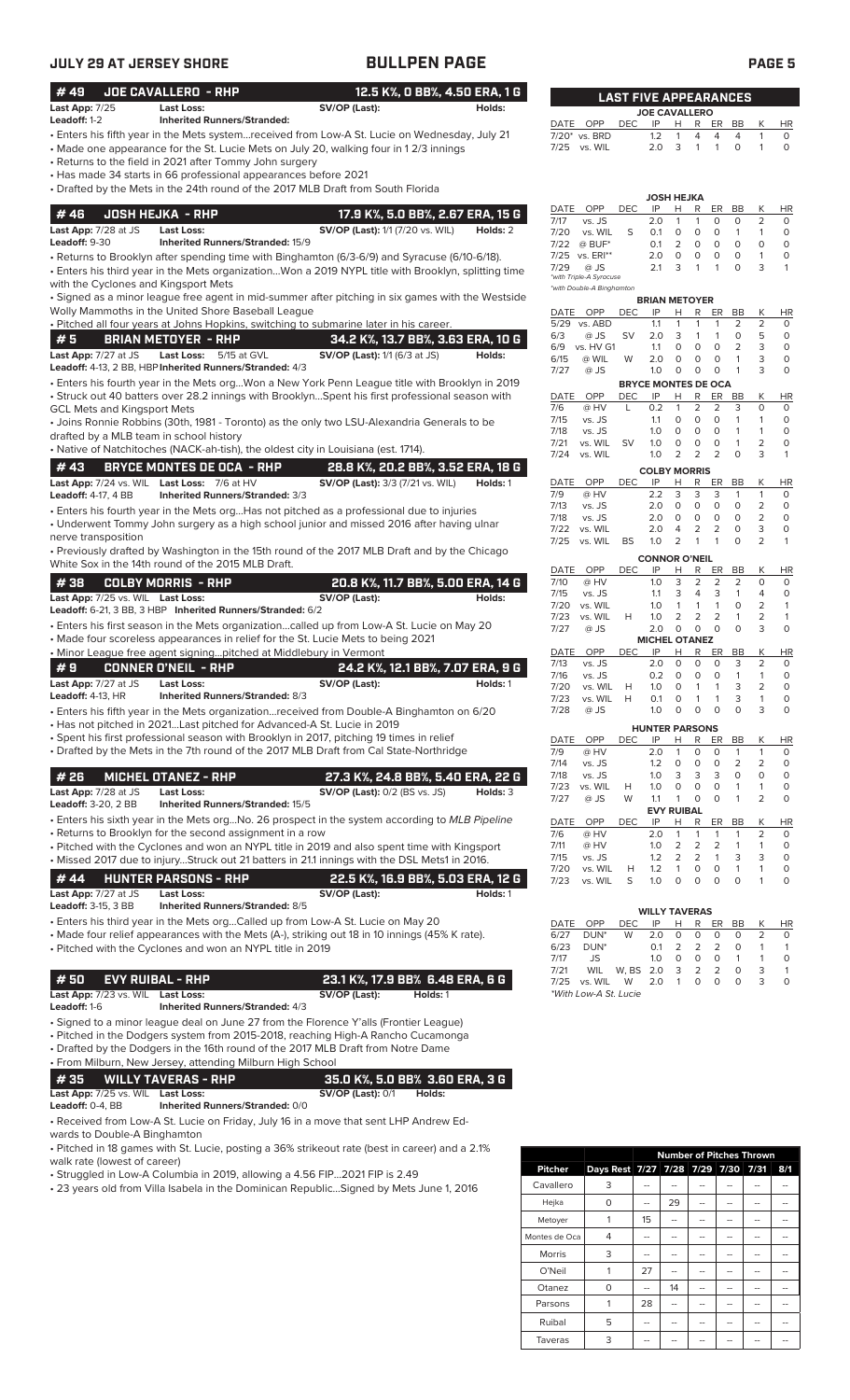### **JULY 29 AT JERSEY SHORE HIGH/LOW & CHARTS PAGE 6**

| INDIVIDUAL BATTING HIGHS                                                          |  |
|-----------------------------------------------------------------------------------|--|
|                                                                                   |  |
|                                                                                   |  |
| Most Hits, Game4 (4x, last: Antoine Duplantis, Luis Gonzalez 7/22 vs. Wilmington) |  |
|                                                                                   |  |
|                                                                                   |  |
|                                                                                   |  |
| Most Home Runs, Game2 (5x, Edgardo Fermin, Ronny Mauricio, 7/27 at Jersey Shore)  |  |
| Home Runs, Consecutive Games Three games (2x, last: Luke Ritter, 6/18-6/21)       |  |
|                                                                                   |  |
|                                                                                   |  |
|                                                                                   |  |
|                                                                                   |  |
|                                                                                   |  |
|                                                                                   |  |
|                                                                                   |  |
| Most Extra-Base Hits, Game 3 (3x, Cody Bohanek, 6/15 at Wilmington)               |  |
|                                                                                   |  |
| <b>TEAM BATTING HIGHS</b>                                                         |  |
|                                                                                   |  |
|                                                                                   |  |
|                                                                                   |  |
|                                                                                   |  |
|                                                                                   |  |

| Most Double Plays Hit into, Game3 (5x, 7/7 at Hudson Valley - 10 innings) |
|---------------------------------------------------------------------------|

### **FIELDING**

Most Errors, Team, Game...............................................................................6 (5/7 at Asheville) .<br>2 (6x, last: Brett Baty, 6/11 vs. Hudson Valley)<br>3 (5/19 vs. Hudson Valley) Most Double Plays Turned, Nine-Inning Game.......................... 3 (5/19 vs. Hudson Valley) Consecutive Errorless Games, Team.

### **STARTERS BY POSITION**

**C-** Alvarez (25), Uriarte (19), Mena (15), Senger (9), Nic Gaddis (3) **1B-** Genord (46), Vasquez (16), Ritter (5), Bohanek (3), Winaker (2)

**2B-** Ritter (37), Gonzalez (16), Walters (12), Fermin (3), Tiberi (1), Struble (1), McNeil (1), Bohanek (1)

**3B-** Baty (41), Bohanek (18), Tiberi (7), Fermin (4), Gonzalez (1)

**SS-** Mauricio (58), Bohanek (5), Walters (4), Gonzalez (3), Fermin (2)

**LF-** Duplantis (32), Tiberi (12), Suozzi (8), Vasquez (6), Bohanek (4), Ashford (4), Baty (3), Winaker (1), Kleszcz (1), Struble (1)

**CF-** Duplantis (32), Hernandez (23), Mangum (8), Hernandez (8), Molina (6), Ota (2), Ashford (1)

**RF-** Ashford (30), Struble (13), Molina (10), Kleszcz (5), Bohanek (5), Winaker (4), Hernandez (4), Ota (1)

**DH-** Alvarez (20), Genord (8), Baty (7), Mauricio (7), Vasquez (6), Ritter (4), Bohanek (3), Tiberi (3), Hernandez (3), Senger (2), Mena (2), Walters (2), Fermin (2), Mangum (1), Ashford (1), Struble (1)

### **STARTERS BY BATTING ORDER**

**1st -** Duplantis (59), Bohanek (4), Struble (3), Tiberi (2), Mangum (2), Ashford (1), McNeil (1)

**2nd -** Bohanek (18), Fermin (12), Mauricio (10), Ashford (6), Mangum (5), Duplantis (5), Winaker (4), Gonzalez (3), Tiberi (3), Struble (3), Walters (2), Alvarez (2), Ritter (1)

**3rd -** Mauricio (57), Baty (15)

**4th-** Baty (36), Alvarez (20), Ritter (9), Vasquez (5), Genord (2)

**5th-** Alvarez (24), Ritter (14), Vasquez (12), Bohanek (5), Genord (5), Senger (4), Ashford (4), Ota (2), Hernandez (1), Gonzalez (1)

**6th-** Ritter (18), Genord (16), Ashford (11), Bohanek (7), Gonzalez (3), Hernandez (3), Senger (3), Mena (2), Winaker (2), Kleszcz (2), Ota (1), Suozzi (1) Tiberi (1), Uriarte (1)

**7th-** Genord (24), Ashford (9), Gonzalez (6), Tiberi (5), Vasquez (4), Bohanek (4), Senger (3), Uriarte (3), Ritter (3), Hernandez (2), Walters (2), Mena (2), Ashford (1), Suozzi (1), Kleszcz (1), Winaker (1), Gaddis (1)

**8th-** Tiberi (11), Hernandez (10), Uriarte (8), Genord (8), Mena (7), Vasquez (6), Walters (6), Gonzalez (4), Ashford (3), Suozzi (2), Gaddis (2), Kleszcz (2), Senger (1), Molina (1), Struble (1), Bohanek (1)

**9th-** Molina (15), Hernandez (14), Walters (7), Uriarte (7), Mena (6), Struble (6), Suozzi (4), Gon-<br>zalez (3), Mangum (2), Kleszcz (2), Bohanek (1), Tiheri (1) zalez (3), Ma

|                          | $\epsilon$ and $\epsilon$ (9), mangem (2), not see (2), Donanch (1), moth (1) |   |                 |            |   |                          |  |              |   |                   |                 |
|--------------------------|-------------------------------------------------------------------------------|---|-----------------|------------|---|--------------------------|--|--------------|---|-------------------|-----------------|
| <b>CATCHERS STEALING</b> |                                                                               |   |                 |            |   | <b>MULTI-RUN INNINGS</b> |  |              |   |                   |                 |
| <b>Name</b>              | CS                                                                            |   | ATT             | <b>PCT</b> |   | <b>Runs</b>              |  | <b>Times</b> |   |                   | Last            |
| Alvarez                  | 9                                                                             |   | 37              | 24%        |   | 6                        |  |              |   |                   | 8th, 7/11 at HV |
| Gaddis                   | 0                                                                             |   | 4               | 0%         |   | 5                        |  | 6            |   |                   | 5th, 7/27 at JS |
| Mena                     | 3                                                                             |   | 19              | 16%        |   | 4                        |  |              |   | 6th, 7/27 at JS   |                 |
|                          | $\overline{2}$                                                                |   | 10 <sup>2</sup> | 20%        |   | 3                        |  | 25           |   | 3rd. 7/24 vs. WIL |                 |
| Senger                   |                                                                               |   |                 |            |   | っ                        |  | 42           |   | 3rd, 7/27 at JS   |                 |
| Uriarte                  | 11                                                                            |   | 31              | 35%        |   |                          |  |              |   |                   |                 |
| Team                     | 25                                                                            |   | 103             | 24%        |   |                          |  |              |   |                   |                 |
|                          |                                                                               | 2 | з               | 4          | 5 | 6                        |  | 8            | 9 | 10+               | <b>TOTALS</b>   |
|                          |                                                                               |   |                 |            |   |                          |  |              |   |                   |                 |

|              |  |  |  |                              |  | $1$ 2 3 4 5 6 7 8 9 10 + TOTALS |
|--------------|--|--|--|------------------------------|--|---------------------------------|
|              |  |  |  |                              |  |                                 |
| <b>BKLYN</b> |  |  |  | 37 27 37 41 30 43 28 46 18 6 |  | -315                            |

| ______________________________                                              |
|-----------------------------------------------------------------------------|
|                                                                             |
|                                                                             |
|                                                                             |
|                                                                             |
| Most Strikeouts, Game, Reliever5 (3x, Michel Otanez, 6/26 vs. Jersey Shore) |
|                                                                             |
|                                                                             |
|                                                                             |
|                                                                             |
|                                                                             |
|                                                                             |
|                                                                             |
|                                                                             |

| TEAM PITCHING HIGHS                                                       |
|---------------------------------------------------------------------------|
|                                                                           |
|                                                                           |
|                                                                           |
|                                                                           |
|                                                                           |
|                                                                           |
|                                                                           |
|                                                                           |
|                                                                           |
|                                                                           |
|                                                                           |
|                                                                           |
| Most Walks Allowed, Extra Innings 6 (6/23 vs. Jersey Shore - 10 innings)  |
|                                                                           |
|                                                                           |
| Most Pitchers Used, Extra Innings 5 (5/23 vs. Hudson Valley - 12 innings) |
|                                                                           |

|                   |                      |                           | <b>TEAM MISCELLANEOUS</b>                                                      |  |  |  |
|-------------------|----------------------|---------------------------|--------------------------------------------------------------------------------|--|--|--|
|                   |                      |                           |                                                                                |  |  |  |
|                   |                      |                           | Longest Game, Time, Extra-Inning Game3:30 (6/23 vs. Jersey Shore - 10 innings) |  |  |  |
|                   |                      |                           | Shortest Game, Time, Nine-Inning Game  2:20 (5/18 vs. Hudson Valley)           |  |  |  |
|                   |                      |                           |                                                                                |  |  |  |
|                   |                      |                           |                                                                                |  |  |  |
|                   |                      |                           |                                                                                |  |  |  |
|                   |                      |                           |                                                                                |  |  |  |
|                   |                      |                           |                                                                                |  |  |  |
|                   |                      |                           |                                                                                |  |  |  |
|                   |                      |                           |                                                                                |  |  |  |
|                   |                      |                           |                                                                                |  |  |  |
|                   |                      |                           |                                                                                |  |  |  |
|                   |                      |                           |                                                                                |  |  |  |
|                   | OUTFIELD ASSISTS [9] |                           | RECORD BREAKDOWN                                                               |  |  |  |
| <b>NAME</b>       | <b>TOTAL</b>         | (LAST)                    |                                                                                |  |  |  |
| Duplantis         |                      | 5/13 at GVL               |                                                                                |  |  |  |
| Ashford           | $\frac{4}{3}$        | 7/23 vs. WIL              |                                                                                |  |  |  |
| Molina<br>Winaker |                      | 5/21 vs. HV<br>5/6 at ASH |                                                                                |  |  |  |
| <b>Bohanek</b>    |                      | 7/6 at HV                 | 5.3<br>Tind After 7                                                            |  |  |  |

|                          |           | Οı                      |
|--------------------------|-----------|-------------------------|
| UNIFORM RECORDS          |           | Ge                      |
| <b>Home White</b>        | $7-3$     | Eq<br>Qι                |
| <b>Road Gray</b>         | $13 - 24$ | No<br>Sh                |
| <b>Championship Gold</b> | $7 - 11$  | Or<br><b>Tw</b>         |
| <b>Coney Island</b>      | $0 - 2$   | Sc<br>Hit               |
| Los Jefes                | $1-0$     | Hit<br>Dc               |
|                          |           | Hit<br>Op<br>Sta<br>Sta |
|                          |           | Sta<br>Hc<br>Ro<br>Da   |
|                          |           | Ni<br>Sc                |
|                          |           | Op<br>VS.<br>VS.        |
|                          |           | Se<br>Se                |
|                          |           | O٧<br>Fir               |
|                          |           | Ru                      |
|                          |           | La<br>Se                |
|                          |           | Err<br>Ex               |

Г

| Non Quality Start  23-38      |  |
|-------------------------------|--|
|                               |  |
|                               |  |
|                               |  |
| Score 4 or More Runs 25-13    |  |
|                               |  |
|                               |  |
| Do Not Allow a Home Run 15-12 |  |
| Hit More Home Runs 15-7       |  |
| Opponent Hits More HRs3-19    |  |
|                               |  |
|                               |  |
|                               |  |
|                               |  |
|                               |  |
|                               |  |
|                               |  |
|                               |  |
| Opponent Scores First 9-28    |  |
|                               |  |
|                               |  |
|                               |  |
|                               |  |
|                               |  |
|                               |  |
|                               |  |
| Last Game of Series 5-6       |  |
|                               |  |
|                               |  |
|                               |  |
|                               |  |
|                               |  |
|                               |  |

| <b>MISC. WINS</b>                        |
|------------------------------------------|
| Come from Behind Wins .11 (7/20 vs. WIL) |
| Wins in Last At-Bat 5 (7/25 vs. WIL)     |

Walk-off Wins ...................3 (7/25 vs. WIL)

# **EJECTIONS**

**Name Umpire Date** Joe GenordDylan Bradley 7/9 at HV Ed Blankmeyer Joe Belangia 7/11 at HV

**INDIVIDUAL PITCHING HIGHS**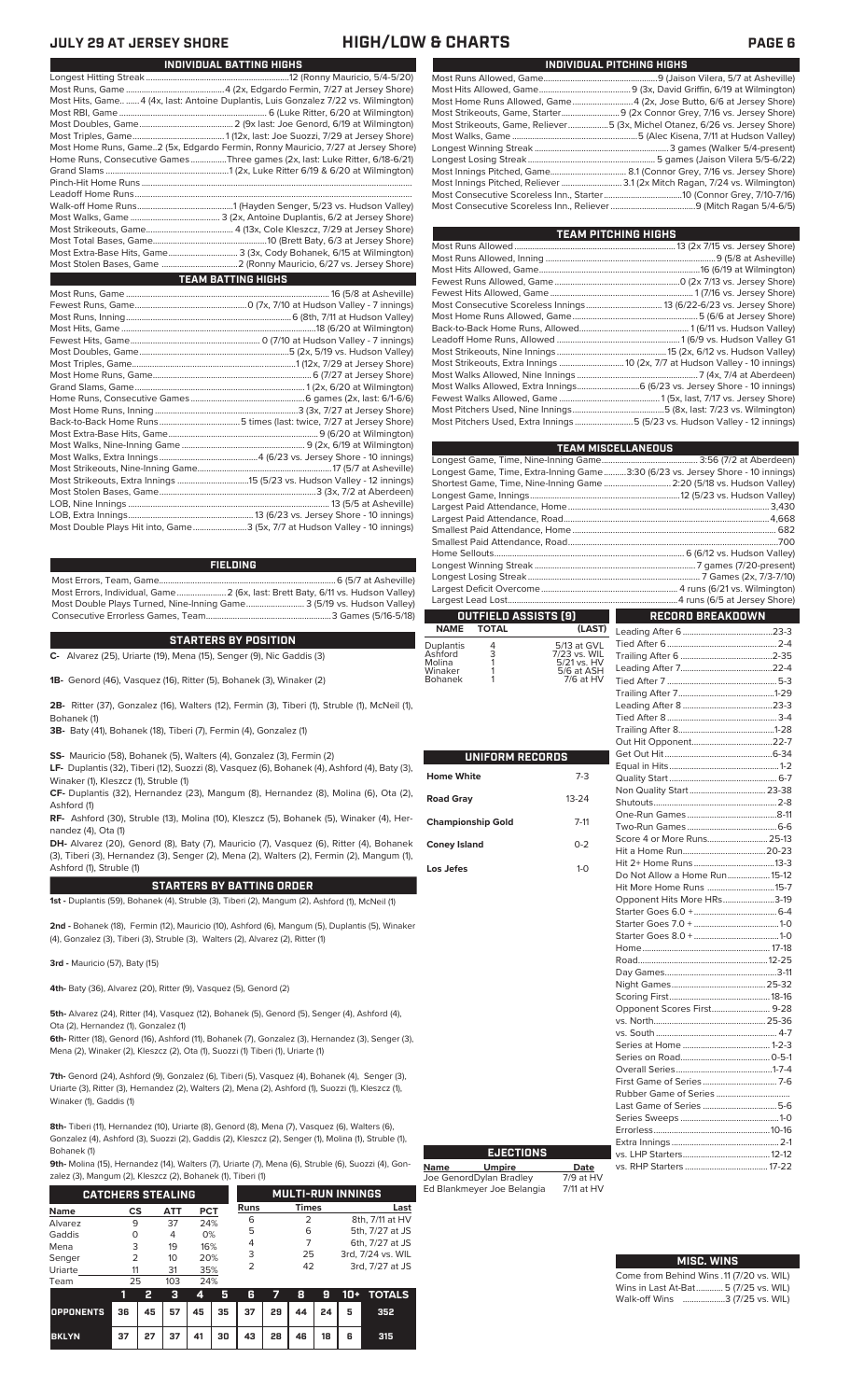## **JULY 29 AT JERSEY SHORE GAME BY GAME RESULTS**

|              | GAME-BY-GAME RESULTS |                                |                |                    |                    |                        |                  |                                                                         |                                        |                         |              |                   |
|--------------|----------------------|--------------------------------|----------------|--------------------|--------------------|------------------------|------------------|-------------------------------------------------------------------------|----------------------------------------|-------------------------|--------------|-------------------|
| <b>DATE</b>  | GM#                  | OPPONENT                       | W-L/TIME SCORE |                    | <b>RECORD</b>      | <b>POSITION</b>        | GA/GB            | <b>WINNING PITCHER</b>                                                  | <b>LOSING PITCHER</b>                  | <b>SAVE</b>             | <b>TIME</b>  | <b>ATTENDANCE</b> |
| 5/4          | 1                    | at Asheville                   | W              | $8 - 2$            | $1-0$              | T <sub>1st</sub>       | $+1$             | Josh Walker (1-0)                                                       | Blair Henley (0-1)                     |                         | 3:16         | 1,200             |
| 5/5          | 2                    | at Asheville                   | L              | $6-1$              | $1 - 1$            | T <sub>2</sub> nd      | $-1$             | Chandler Casey (1-0)                                                    | Jose Butto (1-0)                       |                         | 3:26         | 1,200             |
| 5/6          | 3                    | at Asheville                   | L              | $11 - 4$           | $1 - 2$            | T3rd                   | $-2$             | Matt Ruppenthal (1-0)                                                   | Oscar Rojas (0-1)                      |                         | 3:10         | 1,200             |
| 5/7          | 4                    | at Asheville                   | L              | $13 - 7$           | $1 - 3$            | T3rd                   | -3               | R.J. Freure (1-0)                                                       | Jaison Vilera (0-1)                    |                         | 3:44         | 1,200             |
| 5/8          | 5                    | at Asheville                   | W              | $16-12$            | $2 - 3$            | T3rd                   | $-3$             | Alec Kisena (1-0)                                                       | Juan Pablo Lopez (1-0)                 |                         | 3:52         | 1,200             |
| 5/9          |                      | at Asheville                   |                |                    |                    |                        |                  | Cancelled due to non-COVID-related illness                              |                                        |                         |              |                   |
| 5/10         |                      | OFF DAY                        |                |                    |                    |                        |                  |                                                                         |                                        |                         |              |                   |
| 5/11         | 6                    | at Greenville                  | W              | $6-1$              | $3 - 3$            | 2 <sub>nd</sub>        | $-2.5$           | Josh Walker (2-0)                                                       | Jay Groome (0-2)                       |                         | 3:00         | 1,995             |
| 5/12         | 7<br>8               | at Greenville                  | W<br>L         | $3 - 2$<br>$8 - 2$ | $4 - 3$<br>$4 - 4$ | 2nd                    | $-1.5$           | Brian Metoyer (1-0)                                                     | Yusniel Padron-Artilles (0-2)          | Mitch Ragan (1)         | 3:14<br>3:21 | 1,819             |
| 5/13<br>5/14 | 9                    | at Greenville<br>at Greenville | L              | $5-1$              | $4 - 5$            | 2 <sub>nd</sub><br>4th | $-2.5$<br>$-2.5$ | Chris Murphy (1-1)<br>Brayan Bello (2-0)                                | Oscar Rojas (0-2)<br>Alec Kisena (1-1) |                         | 2:54         | 2,485<br>2,732    |
| 5/15         | 10                   | at Greenville                  | L              | $8 - 4$            | $4-6$              | 4th                    | $-3.5$           | Yorvin Pantoja (1-0)                                                    | Brian Metoyer (1-1)                    |                         | 2:52         | 2,883             |
| 5/16         | 11                   | at Greenville                  | L              | $10-9$             | $4 - 7$            | 4th                    | $-3.5$           | Jake Wallace (1-0)                                                      | Eric Orze (0-1)                        |                         | 3:09         | 2,818             |
| 5/17         |                      | OFF DAY                        |                |                    |                    |                        |                  |                                                                         |                                        |                         |              |                   |
| 5/18         | 12                   | <b>Hudson Valley</b>           | L              | $4-3$              | $4 - 8$            | 5th                    | $-4.5$           | Zach Greene (1-1)                                                       | Andrew Edwards (0-1)                   |                         | 2:29         | 1,315             |
| 5/19         | 13                   | <b>Hudson Valley</b>           | W              | $14-0$             | $5-8$              | 5th                    | $-3.5$           | Allan Winans (1-0)                                                      | Jhony Brito (0-1)                      |                         | 3:01         | 810               |
| 5/20         | 14                   | <b>Hudson Valley</b>           | L              | $6-1$              | $5-9$              | 5th                    | $-3.5$           | Luis Medina (2-0)                                                       | Jaison Vilera (0-2)                    |                         | 2:42         | 682               |
| 5/21         | 15                   | <b>Hudson Valley</b>           | W              | 4-1                | $6-9$              | 5th                    | $-3.5$           | Josh Walker (3-0)                                                       | Josh Maciejewski (2-1)                 | Eric Orze (1)           | 2:33         | 998               |
| 5/22         | 16                   | <b>Hudson Valley</b>           | L              | $5-3$              | $6-10$             | 5th                    | $-4.5$           | Ken Waldichuk (1-0)                                                     | Cam Opp (0-1)                          |                         | 3:14         | 1,624             |
| 5/23         | 17                   | <b>Hudson Valley</b>           | W              | $6-5(12)$          | $7-10$             | 5th                    | $-3.5$           | Josh Hejka (1-0)                                                        | Zach Greene (1-2)                      |                         | 3:24         | 1,261             |
| 5/24         |                      | OFF DAY                        |                |                    |                    |                        |                  |                                                                         |                                        |                         |              |                   |
| 5/25         | 18                   | Aberdeen                       | г              | $8-1$              | $7 - 11$           | 5th                    | $-4.5$           | Drew Rom (2-0)                                                          | Oscar Rojas (0-3)                      |                         | 2:52         | 861               |
| 5/26         | 19                   | Aberdeen                       |                |                    |                    |                        |                  | 5/26 game postponed due to rain, makeup scheduled for doubleheader 5/27 |                                        |                         |              |                   |
| 5/27         | 19                   | Aberdeen                       | L              | $6-2(7)$           | $7-12$             | 5th                    | $-5.5$           | Grayson Rodriguez (3-0)                                                 | Jaison Vilera (0-3)                    |                         | 2:14         |                   |
|              | 20                   | Aberdeen                       | L              | $10-1(7)$          | $7-13$             | 5th                    | $-6.5$           | Morgan McSweeney (2-0)                                                  | Cam Opp (0-2)                          |                         | 2:37         | 926               |
| 5/28         | 21                   | Aberdeen                       |                |                    |                    |                        |                  | 5/28 game postponed due to rain, makeup scheduled for doubleheader 8/25 |                                        |                         |              |                   |
| 5/29         | 21                   | Aberdeen                       | г              | $4-1$              | $7-14$             | 5th                    | $-7.5$           | <b>Garrett Stallings (3-1)</b>                                          | Alec Kisena (1-2)                      | Connor Gillispie (1)    | 2:52         | 1,509             |
| 5/30         | 22                   | Aberdeen                       |                |                    |                    |                        |                  | 5/30 game posted to a later date to be determined                       |                                        |                         |              |                   |
| 5/31         |                      | OFF DAY                        |                |                    |                    |                        |                  |                                                                         |                                        |                         |              |                   |
|              |                      |                                |                |                    |                    |                        |                  | MAY [7-14]                                                              |                                        |                         |              |                   |
| 6/1          | 22                   | at Jersey Shore                | W              | $11-5$             | $8-14$             | T4th                   | $-7.5$           | Jose Butto (1-1)                                                        | Josh Hendrickson (0-1)                 |                         | 3:03         | 2,077             |
| 6/2          | 23                   | at Jersey Shore                | L              | $4-1$              | $8 - 15$           | 5th                    | $-8.5$           | Carlo Reyes (1-0)                                                       | Justin Lasko (0-1)                     | Blake Brown (1)         | 2:44         | 1,591             |
| 6/3          | 24                   | at Jersey Shore                | W              | $6 - 4$            | $9 - 15$           | 4th                    | $-8.5$           | Bryce Montes de Oca (1-0)                                               | Jack Perkins (0-1)                     | Brian Metoyer (1)       | 3:15         | 1,473             |
| 6/4          | 25                   | at Jersey Shore                | L              | $5-4(7)$           | $9-16$             | 5th                    | $-9.0$           | Aneurys Zabala (2-2)                                                    | Allan Winans (1-1)                     |                         | 2:12         | 2,399             |
| 6/5          | 26                   | at Jersey Shore                | L              | $5 - 4$            | $9-17$             | 5th                    | $-9.0$           | Mike Adams (1-1)                                                        | Mitch Ragan (0-1)                      |                         | 2:36         | 2,122             |
| 6/6<br>6/7   | 27                   | at Jersey Shore<br>OFF DAY     |                | $11-6$             | 9-18               | 5th                    | -95              | Nick Lackney (1-0)                                                      | Jose Butto (1-2)                       |                         | 3:31         | 2,041             |
| 6/9          | 28                   | <b>Hudson Valley</b>           | L              | $3-2(7)$           | $9-19$             | 5th                    | $-10.5$          | Tanner Myatt (1-0)                                                      | Justin Lasko (0-2)                     | Justin Wilson (1)       | 2:22         |                   |
|              | 29                   | <b>Hudson Valley</b>           | W              | $5-3(7)$           | 10-19              | 5th                    | $-9.5$           | Eric Orze (1-1)                                                         | Luis Medina (2-1)                      | Bryce Montes de Oca (1) | 2:02         | 1,211             |
| 6/10         | 30                   | <b>Hudson Valley</b>           | L              | $1 - 0$            | 10-20              | 5th                    | $-9.5$           | <b>Barrett Loseke (2-1)</b>                                             | Cam Opp (0-3)                          | Zach Greene (1)         | 2:37         | 1,396             |
| 6/11         | 31                   | <b>Hudson Valley</b>           | L              | $8-0$              | $10 - 21$          | 5th                    | $-9.5$           | Ken Waldichuk (2-0)                                                     | Jaison Vilera (0-4)                    |                         | 3:06         | 1,597             |
| 6/12         | 32                   | <b>Hudson Valley</b>           | г              | $5-4$              | 10-22              | 5th                    | $-9.5$           | Nelson Alvarez (2-0)                                                    | Bryce Montes de Oca (1-1)              | Justin Wilson (2)       | 3:22         | 2,194             |
| 6/13         | 33                   | <b>Hudson Valley</b>           | L              | $5-0$              | $10 - 23$          | 5th                    | $-9.5$           | Hayden Wesneski (1-1)                                                   | Allan Winans (1-2)                     |                         | 2:50         | 1,749             |
| 6/14         |                      | OFF DAY                        |                |                    |                    |                        |                  |                                                                         |                                        |                         |              |                   |
| 6/15         | 34                   | at Wilmington                  | W              | $3-1$              | $11 - 23$          | 5th                    | $-8.5$           | Brian Metoyer (2-1)                                                     | Zach Brzykcy (2-1)                     | Andrew Edwards (1)      | 2:21         | 1,188             |
| 6/16         | 35                   | at Wilmington                  | L              | $5 - 2$            | $11 - 24$          | 5th                    | $-9.5$           | Amos Willingham (1-0)                                                   | Eric Orze (1-2)                        | Reid Schaller (3)       | 2:51         | 700               |
| 6/17         | 36                   | at Wilmington                  | L              | $8 - 4$            | $11 - 25$          | 5th                    | $-10.5$          | Joan Adon (3-1)                                                         | Alec Kisena (1-3)                      |                         | 2:54         | 1,009             |
| 6/18         | 37                   | at Wilmington                  | W              | $7-5$              | 12-25              | 5th                    | $-10$            | Mitch Ragan (1-1)                                                       | Reid Schaller (1-1)                    |                         | 2:52         | 2,565             |
| 6/19         | 38                   | at Wilmington                  | L              | $9 - 8$            | 12-26              | 5th                    | $-11$            | Christian Vann (2-0)                                                    | Andrew Edwards (0-2)                   |                         | 3:26         | 1,899             |
| 6/20         | 39                   | at Wilmington                  | W              | $13-1$             | 13-26              | 5th                    | $-11$            | Justin Lasko (1-2)                                                      | Alfonso Hernanndez (0-1)               |                         | 2:44         | 2,722             |
| 6/21         |                      | OFF DAY                        |                |                    |                    |                        |                  |                                                                         |                                        |                         |              |                   |
| 6/22         | 40                   | <b>Jersey Shore</b>            | L              | $7-5$              | 13-27              | 5th                    | $-12$            | Manuel Silva (1-0)                                                      | Jaison Vilera (0-5)                    | Aneurys Zabala (3)      | 3:01         | 2,307             |
| 6/23         | 41                   | <b>Jersey Shore</b>            | W              | $3-2(10)$          | 14-27              | 5th                    | $-12$            | Mitch Ragan (2-1)                                                       | Andrew Brown (2-2)                     |                         | 3:30         | 1,595             |
| 6/24         | 42                   | <b>Jersey Shore</b>            | L              | $3-0$              | 14-28              | 5th                    | $-13$            | Kevin Gowdy (2-3)                                                       | Jose Butto (1-3)                       | Blake Brown (2)         | 2:52         | 1,906             |
| 6/25         | 43                   | <b>Jersey Shore</b>            | W              | $7-2$              | 15-28              | 5th                    | $-13$            | Cam Opp (1-3)                                                           | Jonathan Hughes (2-3)                  |                         | 2:44         | 2,194             |
| 6/26         | 44                   | <b>Jersey Shore</b>            | W              | $8-5$              | 16-28              | 5th                    | $-13$            | <b>Michel Otanez (1-0)</b>                                              | Mark Potter (0-2)                      |                         | 3:13         | 2,363             |
| 6/27         | 45                   | <b>Jersey Shore</b>            | L              | $3-0$              | 16-29              | 5th                    | $-13$            | Dominic Pipkin (2-0)                                                    | Justin Lasko (1-3)                     | Blake Brown (3)         | 2:43         | 2,253             |
| 6/28         |                      | OFF DAY                        |                |                    |                    |                        |                  |                                                                         |                                        |                         |              |                   |
| 6/29         | 46                   | at Aberdeen                    | L              | $7 - 3$            | 16-30              | 5th                    | $-14$            | Garrett Stallings (4-3)                                                 | Alec Kisena (1-4)                      | Garrett Farmer (4)      | 2:40         | 1,347             |
| 6/30         | 47                   | at Aberdeen                    | L              | $2-1(7)$           | 16-31              | 5th                    | $-14.5$          | Clayton McGinness (1-1)                                                 | Jose Butto (1-4)                       | Logan Gillaspie (1)     | 1:53         |                   |
|              | 48                   | at Aberdeen                    | W              | $7-6(7)$           | 17-31              | 5th                    | $-14.5$          | Jaison Vilera (1-5)                                                     | Kade Strowd (0-2)                      | Mitch Ragan (2)         | 2:31         | 2,405             |
|              |                      |                                |                |                    |                    |                        |                  | <b>JUNE (10-17)</b>                                                     |                                        |                         |              |                   |
| 7/1          | 49                   | at Aberdeen                    | L              | $2-0(6)$           | 17-32              | 5th                    | $-15$            | Drew Rom (5-0)                                                          | Cam (1-4)                              |                         | 1:50         | 1,077             |
| 7/2          | 50                   | at Aberdeen                    | W              | $6 - 5$            | 18-32              | 5th                    | $-14$            | Colby Morris (1-0)                                                      | Connor Gillispie (4-4)                 | Bryce Montes de Oca (2) | 3:56         | 2,004             |
| 7/3          | 51                   | at Aberdeen                    | L              | $4 - 3$            | 18-33              | 5th                    | $-14.5$          | Xavier Moore (1-0)                                                      | Mitch Ragan (2-2)                      |                         | 3:00         | 4,668             |
| 7/4          | 52                   | at Aberdeen                    | L              | $7 - 2$            | 18-34              | 5th                    | $-15.5$          | Garrett Stallings (5-3)                                                 | Alec Kisena (1-5)                      |                         | 2:31         | 3,001             |
| 7/5<br>7/6   | 53                   | OFF DAY<br>at Hudson Valley    | L              | $9 - 7$            | 18-35              | 5th                    | $-16.5$          |                                                                         | Bryce Montes de Oca (1-2)              | Derek Craft (2)         | 3:15         | 1,687             |
| 7/7          | 54                   | at Hudson Valley               | L              | $3-2(10)$          | 18-36              | 5th                    | $-17.5$          | Charlie Ruegger (4-4)<br>Barrett Loseke (3-1)                           | Josh Hejka (1-1)                       |                         | 2:55         | 2,688             |
| 7/8          | 55                   | at Hudson Valley               | 7:05 p.m.      |                    |                    |                        |                  | Game postponed due to rain, doubleheader scheduled for 7/10             |                                        |                         |              |                   |
| 7/9          | 55                   | at Hudson Valley               | L              | $6 - 4$            | 18-37              | 5th                    | $-18.5$          | Jhony Brito (3-3)                                                       | Cam Opp (1-5)                          |                         | 3:06         | 3,896             |
| 7/10         | 56                   | at Hudson Valley               | L              | $7-1(7)$           | 18-38              | 5th                    | $-19.5$          | Mitch Spence (3-1)                                                      | Connor Grey (0-1)                      |                         | 2:22         |                   |
|              | 57                   | at Hudson Valley               | L              | $5-0(7)$           | 18-39              | 5th                    | $-20.5$          | Nick Ernst (4-0)                                                        | Justin Lasko (1-4)                     |                         | 2:03         | 3,111             |
| 7/11         |                      | 58 at Hudson Valley            | W              | $10-3$             | 19-39              | 5th                    | $-19.5$          | Josh Hejka (2-1)                                                        | Shawn Semple (3-1)                     |                         | 3:20         | 2,892             |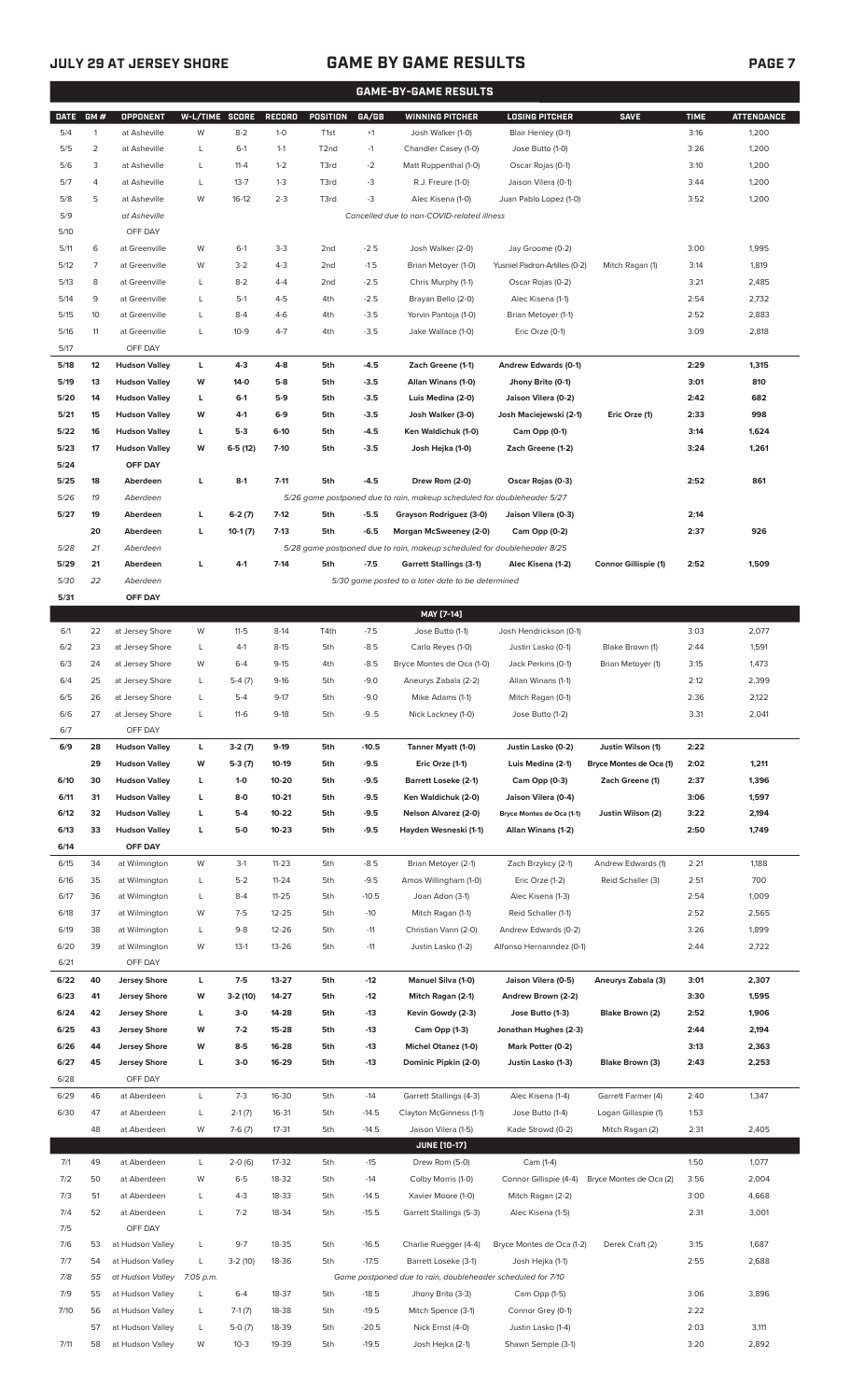## **JULY 29 AT JERSEY SHORE GAME-BY-GAME PAGE 8**

| <b>DATE</b>  | GM#        | OPPONENT                        | W-L/TIME SCORE |         | RECORD | <b>POSITION</b> | GA/GB   | <b>WINNING PITCHER</b>  | <b>LOSING PITCHER</b>        | <b>SAVE</b>             | <b>TIME</b> | <b>ATTENDANCE</b> |
|--------------|------------|---------------------------------|----------------|---------|--------|-----------------|---------|-------------------------|------------------------------|-------------------------|-------------|-------------------|
| 7/12         |            | OFF DAY                         |                |         |        |                 |         |                         |                              |                         |             |                   |
| 7/13         | 59         | <b>Jersey Shore</b>             | W              | $1-0$   | 20-39  | 5th             | $-19.5$ | Michel Otanez (2-0)     | Blake Brown (0-1)            |                         | 2:34        | 2,681             |
| 7/14         | 60         | <b>Jersey Shore</b>             | г              | $3-2$   | 20-40  | 5th             | $-19.5$ | Carlo Reyes (2-1)       | Andrew Edwards (0-3)         |                         | 3:13        | 1,898             |
| 7/15         | 61         | <b>Jersey Shore</b>             | г              | $13-3$  | 20-41  | 5th             | $-19$   | Dominic Popkin (4-1)    | Cam Opp (1-6)                | Aiden Anderson (2)      | 3:24        | 1,595             |
| 7/16         | 62         | <b>Jersey Shore</b>             | W              | $6-1$   | 21-41  | 5th             | -19     | Connor Grey (1-1)       | Tom Sutera (0-1)             |                         | 2:50        | 1,949             |
| 7/17         | 63         | <b>Jersey Shore</b>             | W              | $6-1$   | 22-41  | 5th             | -19     | Justin Lasko (2-4)      | Kevin Gowdy (3-5)            |                         | 2:56        | 2,422             |
| 7/18         | 64         | <b>Jersey Shore</b>             | L              | $7-1$   | 22-42  | 5th             | -20     | Carlo Reyes (3-1)       | Alec Kisena (1-6)            | Tyler Burch (3)         | 2:52        | 1,570             |
| 7/19<br>7/20 | 65         | OFF DAY<br>Wilmington           | W              | $8-6$   | 23-42  | 5th             | -20     | Jaison Vilera (2-5)     | Evan Lee (1-3)               | Hejka                   | 3:18        | 1,086             |
| 7/21         | 66         | Wilmington                      | W              | $5-3$   | 24-42  | 5th             | -20     | Willy Taveras (1-0)     | Kyle Hinton (0-1)            | Bryce Montes de Oca (3) | 2:53        | 1,456             |
| 7/22         | 67         | Wilmington                      | W              | $10-2$  | 25-42  | 5th             | -20     | Justin Lasko (3-4)      | Alex Troop (4-4)             |                         | 3:00        | 3,430             |
| 7/23         | 68         | Wilmington                      | W              | $5-4$   | 26-42  | 5th             | -19     | J.T. Ginn (1-0)         | <b>Mitchell Parker (0-1)</b> |                         |             |                   |
| 7/24         | 69         | Wilmington                      | W              | $8-3$   | 27-42  | 5th             | -18     | Mitch Ragan (1-0)       | Joan Udon (3-4)              |                         | 3:12        | 2,924             |
| 7/25         | 70         | Wilmington                      | W              | $5 - 4$ | 28-42  | 5th             | -18     | Willy Taveras (2-0)     | Kyle Hinton (0-2)            |                         | 3:12        | 1,703             |
| 7/26         |            | OFF DAY                         |                |         |        |                 |         |                         |                              |                         |             |                   |
| $7/27$       | 71         | at Jersey Shore                 | W              | $14-5$  | 29-42  | 5th             | $-17$   | Hunter Parsons (1-0)    | Jonathan Hughes (3-5)        |                         | 3:04        | 3,270             |
| 7/28         | 72         | at Jersey Shore                 | L              | $3-1$   | 29-43  | 5th             | $-17$   | Jhordany Mezquita (2-5) | Cam Opp (1-7)                | Tyler Burch (4)         | 3:04        | 2,590             |
| 7/29         | 73         | at Jersey Shore                 | 7:05 p.m.      |         |        |                 |         |                         |                              |                         |             |                   |
| 7/30         | 74         | at Jersey Shore                 | 7:05 p.m.      |         |        |                 |         |                         |                              |                         |             |                   |
| 7/31         | 75         | at Jersey Shore                 | 7:05 p.m.      |         |        |                 |         |                         |                              |                         |             |                   |
|              |            |                                 |                |         |        |                 |         | <b>JULY (12-12)</b>     |                              |                         |             |                   |
| 8/1          | 76         | at Jersey Shore                 | 1:05 p.m.      |         |        |                 |         |                         |                              |                         |             |                   |
| 8/2          |            | OFF DAY                         |                |         |        |                 |         |                         |                              |                         |             |                   |
| 8/3          | 77         | <b>Hudson Valley</b>            | 7:00 p.m.      |         |        |                 |         |                         |                              |                         |             |                   |
| 8/4          | 78         | <b>Hudson Valley</b>            | 7:00 p.m.      |         |        |                 |         |                         |                              |                         |             |                   |
| 8/5          | 79         | <b>Hudson Valley</b>            | 7:00 p.m.      |         |        |                 |         |                         |                              |                         |             |                   |
| 8/6          | 80         | <b>Hudson Valley</b>            | 7:00 p.m.      |         |        |                 |         |                         |                              |                         |             |                   |
| 8/7          | 81         | <b>Hudson Valley</b>            | 6:00 p.m.      |         |        |                 |         |                         |                              |                         |             |                   |
| 8/8<br>8/9   | 82         | <b>Hudson Valley</b><br>OFF DAY | 4:00 p.m.      |         |        |                 |         |                         |                              |                         |             |                   |
| 8/10         | 83         | at Wilmington                   | 7:05 p.m.      |         |        |                 |         |                         |                              |                         |             |                   |
| 8/11         | 84         | at Wilmington                   | 7:05 p.m.      |         |        |                 |         |                         |                              |                         |             |                   |
| 8/12         | 85         | at Wilmington                   | 7:05 p.m.      |         |        |                 |         |                         |                              |                         |             |                   |
| 8/13         | 86         | at Wilmington                   | 7:05 p.m.      |         |        |                 |         |                         |                              |                         |             |                   |
| 8/14         | 87         | at Wilmington                   | 6:05 p.m.      |         |        |                 |         |                         |                              |                         |             |                   |
| 8/15         | 88         | at Wilmington                   | 1:05 p.m.      |         |        |                 |         |                         |                              |                         |             |                   |
| 8/16         |            | OFF DAY                         |                |         |        |                 |         |                         |                              |                         |             |                   |
| 8/17         | 89         | at Hudson Valley 7:05 p.m.      |                |         |        |                 |         |                         |                              |                         |             |                   |
| 8/18         | 90         | at Hudson Valley                | 7:05 p.m.      |         |        |                 |         |                         |                              |                         |             |                   |
| 8/19         | 91         | at Hudson Valley                | 7:05 p.m.      |         |        |                 |         |                         |                              |                         |             |                   |
| 8/20         | 92         | at Hudson Valley                | 7:05 p.m.      |         |        |                 |         |                         |                              |                         |             |                   |
| 8/21         | 93         | at Hudson Valley                | 6:05 p.m.      |         |        |                 |         |                         |                              |                         |             |                   |
| 8/22         | 94         | at Hudson Valley                | 4:35 p.m.      |         |        |                 |         |                         |                              |                         |             |                   |
| 8/23         |            | OFF DAY                         |                |         |        |                 |         |                         |                              |                         |             |                   |
| 8/24         | 95         | Aberdeen                        | 7:00 p.m.      |         |        |                 |         |                         |                              |                         |             |                   |
| 8/25         | 96         | Aberdeen                        | 5:00 p.m.      |         |        |                 |         |                         |                              |                         |             |                   |
|              | 97         | Aberdeen                        | DH             |         |        |                 |         |                         |                              |                         |             |                   |
| 8/26         | 98         | Aberdeen                        | 7:00 p.m.      |         |        |                 |         |                         |                              |                         |             |                   |
| 8/27         | 99         | Aberdeen                        | 7:00 p.m.      |         |        |                 |         |                         |                              |                         |             |                   |
| 8/28<br>8/29 | 100<br>101 | Aberdeen                        | 6:00 p.m.      |         |        |                 |         |                         |                              |                         |             |                   |
| 8/30         |            | Aberdeen<br>OFF DAY             | 4:00 p.m.      |         |        |                 |         |                         |                              |                         |             |                   |
| 8/31         | 102        | Wilmington                      | 6:30 p.m.      |         |        |                 |         |                         |                              |                         |             |                   |
|              |            |                                 |                |         |        |                 |         | AUGUST (0-0)            |                              |                         |             |                   |
| 9/1          | 103        | Wilmington                      | 7:00 p.m.      |         |        |                 |         |                         |                              |                         |             |                   |
| 9/2          | 104        | Wilmington                      | 7:00 p.m.      |         |        |                 |         |                         |                              |                         |             |                   |
| 9/3          | 105        | Wilmington                      | 7:00 p.m.      |         |        |                 |         |                         |                              |                         |             |                   |
| 9/4          | 106        | Wilmington                      | 6:00 p.m.      |         |        |                 |         |                         |                              |                         |             |                   |
| 9/5          | 107        | Wilmington                      | 4:00 p.m.      |         |        |                 |         |                         |                              |                         |             |                   |
| 9/6          |            | OFF DAY                         |                |         |        |                 |         |                         |                              |                         |             |                   |
| 9/7          | 108        | at Hudson Valley                | 7:05 p.m.      |         |        |                 |         |                         |                              |                         |             |                   |
| 9/8          | 109        | at Hudson Valley                | 7:05 p.m.      |         |        |                 |         |                         |                              |                         |             |                   |
| 9/9          | 110        | at Hudson Valley                | 7:05 p.m.      |         |        |                 |         |                         |                              |                         |             |                   |
| 9/10         | 111        | at Hudson Valley                | 7:05 p.m.      |         |        |                 |         |                         |                              |                         |             |                   |
| 9/11         | 112        | at Hudson Valley                | 6:05 p.m.      |         |        |                 |         |                         |                              |                         |             |                   |
| 9/12<br>9/13 | 113        | at Hudson Valley<br>OFF DAY     | 4:35 p.m.      |         |        |                 |         |                         |                              |                         |             |                   |
| 9/14         | 114        | <b>Jersey Shore</b>             | 7:00 p.m.      |         |        |                 |         |                         |                              |                         |             |                   |
| 9/15         | 115        | <b>Jersey Shore</b>             | 7:00 p.m.      |         |        |                 |         |                         |                              |                         |             |                   |
| 9/16         | 116        | <b>Jersey Shore</b>             | 7:00 p.m.      |         |        |                 |         |                         |                              |                         |             |                   |
| 9/17         | 117        | <b>Jersey Shore</b>             | 7:00 p.m.      |         |        |                 |         |                         |                              |                         |             |                   |
| 9/18         | 118        | <b>Jersey Shore</b>             | 4:00 p.m.      |         |        |                 |         |                         |                              |                         |             |                   |
| 9/19         | 119        | <b>Jersey Shore</b>             | 1:00 p.m.      |         |        |                 |         |                         |                              |                         |             |                   |

**SEPTEMBER (0-0)**